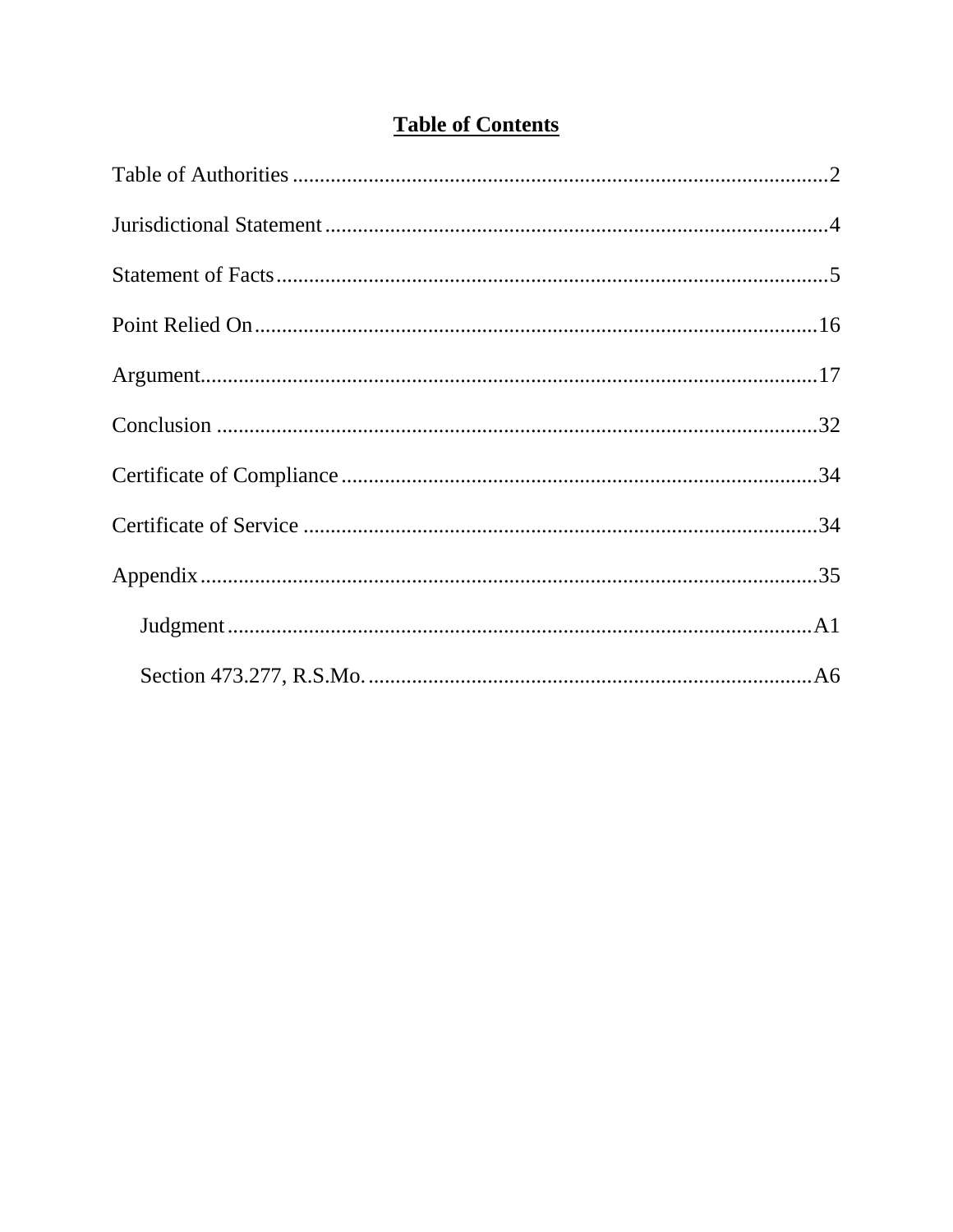# **Table of Authorities**

| <b>Cases</b>                                                                 |
|------------------------------------------------------------------------------|
|                                                                              |
| Campbell v. Campbell, 898 S.W.2d 630 (Mo. App. 1985), cert. denied,          |
|                                                                              |
| Dickerson v. Dickerson, 55 S.W.3d 867 (Mo. App. 2001) 16, 27-28, 29, 30      |
|                                                                              |
| <i>Estate of Basler v. Delassus, 690 S.W.2d 791 (Mo. banc 1985)17, 20</i>    |
| Goodman v. Goodman, 267 S.W.3d 783, 2008 Mo. App. LEXIS 1374                 |
|                                                                              |
|                                                                              |
|                                                                              |
| Powell v. State Farm Mut. Auto. Ins., 173 S.W.3d 685 (Mo. App. 2005)  26-27  |
| Smith v. Snodgrass, 747 S.W.2d 743 (Mo. App. 1988) 16, 17, 18, 19-20, 21, 30 |
|                                                                              |
|                                                                              |
| <b>Revised Statutes of Missouri</b>                                          |
|                                                                              |
|                                                                              |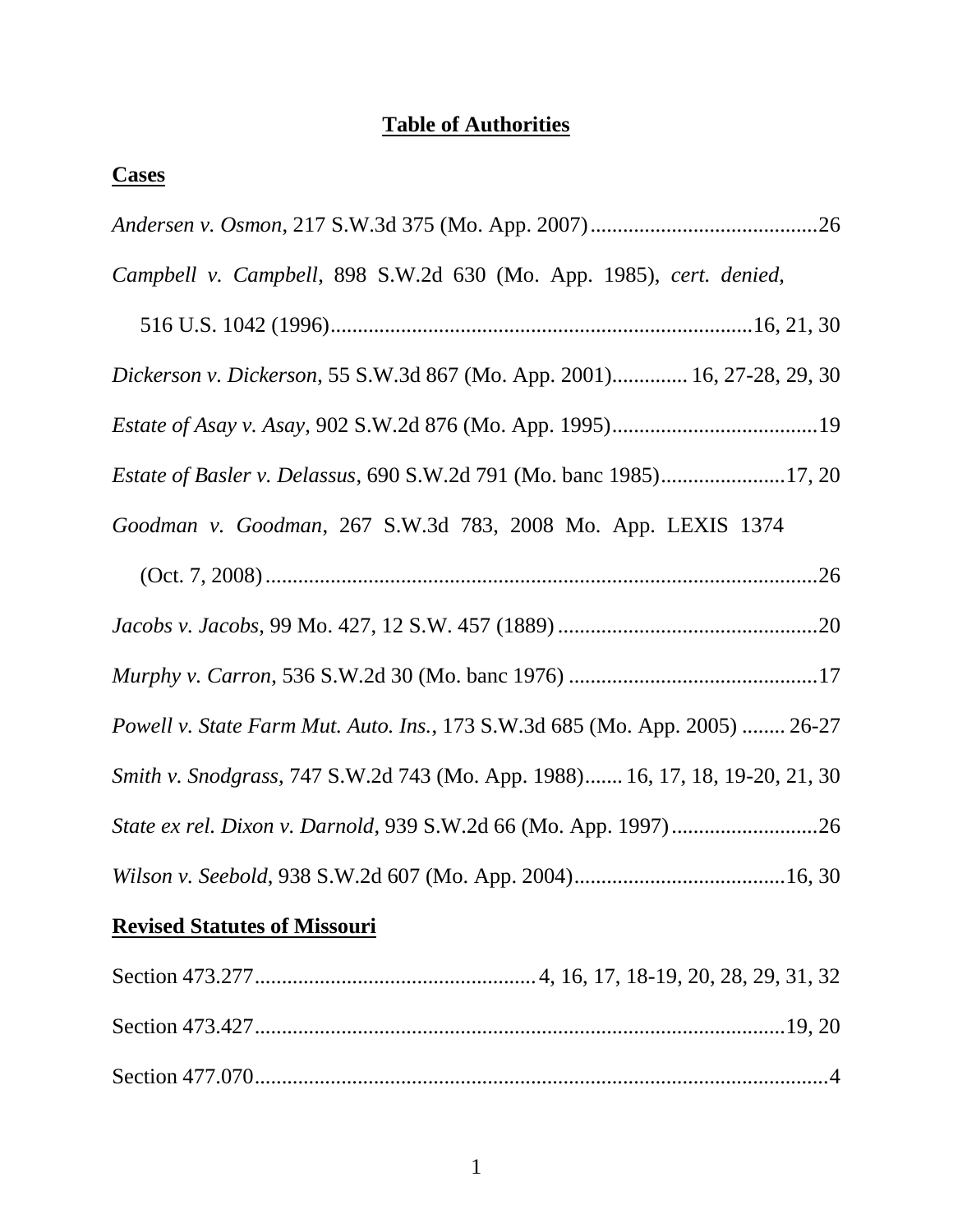# **Constitution of Missouri**

| <b>Missouri Supreme Court Rules</b>                                              |  |
|----------------------------------------------------------------------------------|--|
|                                                                                  |  |
| <b>Rules of the Missouri Court of Appeals, Western District</b>                  |  |
|                                                                                  |  |
| <b>Treatises</b>                                                                 |  |
| John A. Borron, Jr., <i>Independent Administration and Other Probate Matters</i> |  |
|                                                                                  |  |
|                                                                                  |  |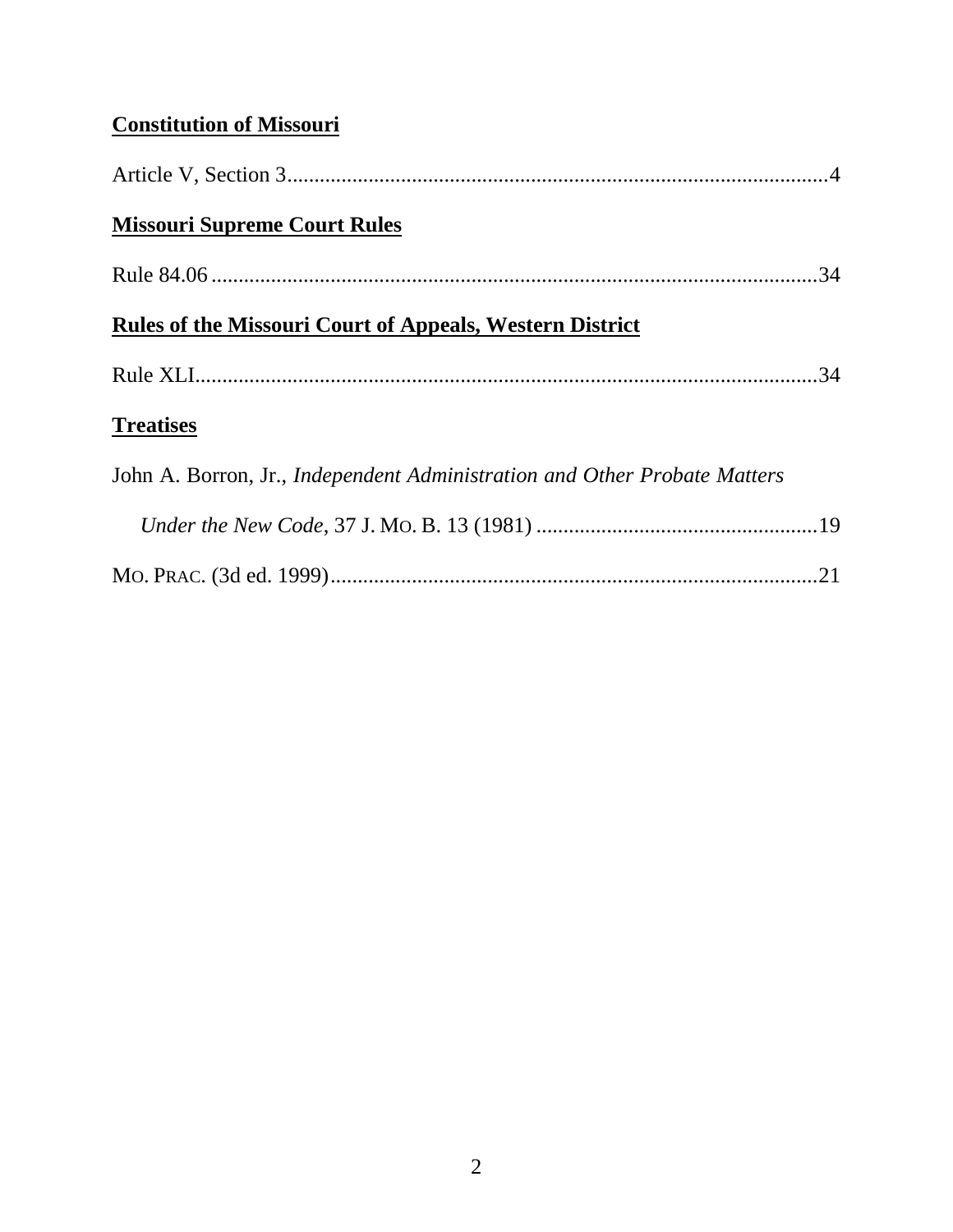## **Jurisdictional Statement**

This is an appeal from a judgment entered in the probate division of the Circuit Court of Bates County, Missouri, approving a personal representative"s compromise settlement in a discovery of assets case under § 473.277, R.S.Mo.

This case does not fall within the exclusive jurisdiction of the Supreme Court of Missouri, pursuant to Article V, § 3, of the Constitution of Missouri. Therefore, this case is within the jurisdiction of the Missouri Court of Appeals. This case arose in Bates County. Pursuant to § 477.070, R.S.Mo., venue lies within the Western District.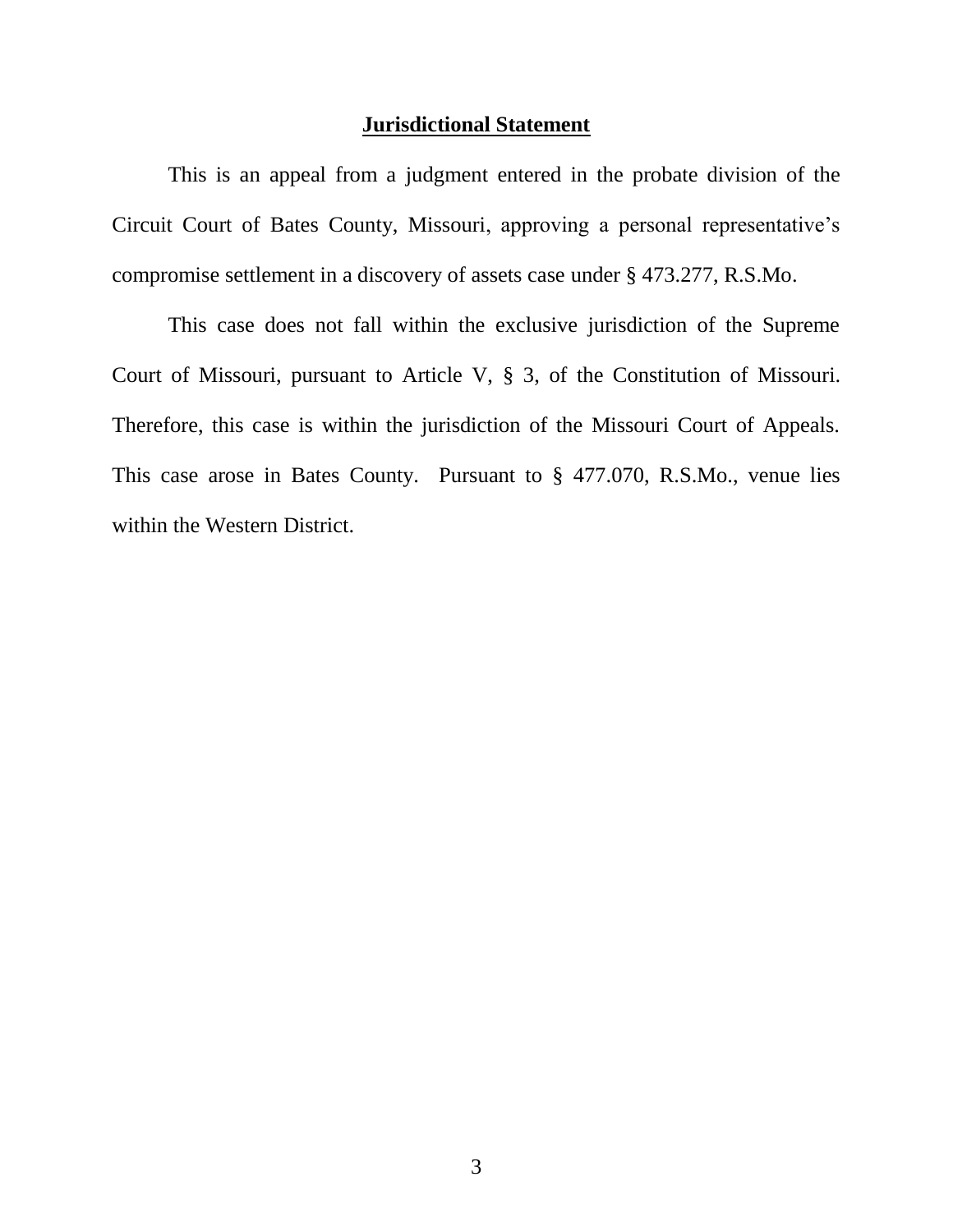#### **Statement of Facts**

# **I. Introduction**

This is about a family dispute over Florence Bell"s estate. Florence, the widow of Donald Bell, died on Christmas Eve, 2004 (Legal File 86, 134). She left many living family members, several of whom are integral to this litigation. Florence's only direct descendants are her daughter, Mona L. Watson Beardlsee, and her grandson, Justin Bell (L.F. 86, 134).

Roland Bell (the brother of Florence"s late husband, Donald) has two grown sons, Dennis and Randy (L.F. 86-87, 134). Randy"s son, Marc, has a wife named Allison (L.F. 87, 134).

This suit pitted Florence"s grandson, Justin, as plaintiff against her in-laws, Roland, Dennis, Randy, Marc, and Allison, and against Kevin Anderson, her estate's personal representative, as defendants (L.F. 85, 124-51). Justin is the primary beneficiary of Florence's testamentary trust (L.F. 31-33). According to Florence"s will, the balance of her estate and all of her real estate were to go to Justin when he reached age 30 (at which time the trust was to terminate) (L.F. 32).

### **II. Events leading to this litigation**

Most of the family lived close to each other on farmland in Bates County (L.F. 111-14). Donald and Florence lived on a 381-acre farm (L.F. 111-14). Next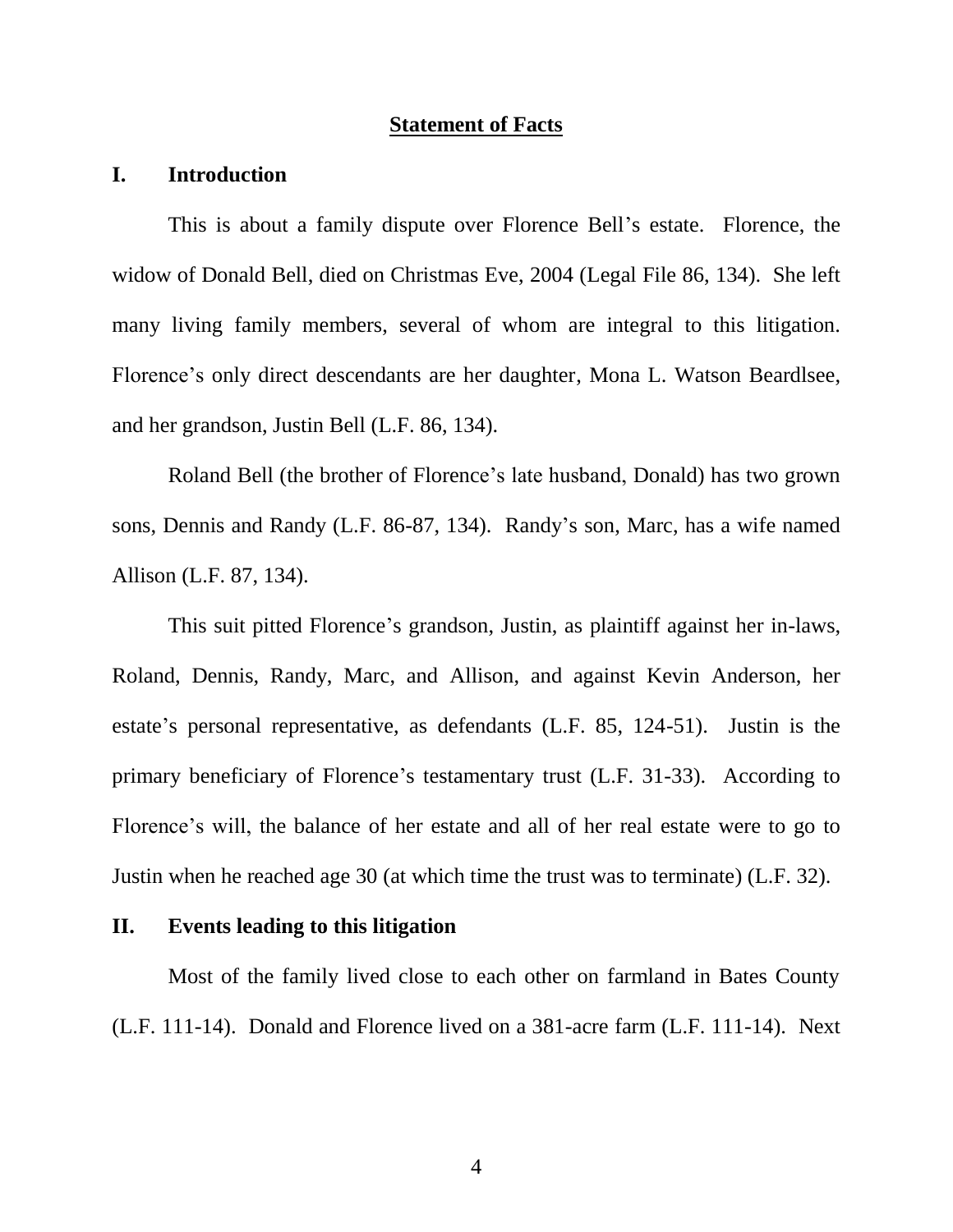door was Roland (L.F. 163). Roland also was a farmer (he ran a cow-calf operation), so he and Donald would share the use of farm equipment (L.F. 163).

As Florence entered old age in the early 1990s, a lot of responsibility over her affairs and assets were given to Donald's family. For instance, Donald's son, Randy, became her attorney-in-fact under a durable power of attorney document (L.F. 111). Thus, he owed her fiduciary responsibilities.

Because her health had deteriorated, the 83-year-old Florence was adjudicated an incapacitated and disabled person at a proceeding on September 21, 1995 (L.F. 34). She was deemed "unable by reason of any physical or mental condition to receive and evaluate information or to communicate decisions" (L.F. 34). Her husband, Donald, was appointed to be her conservator and guardian (L.F. 34).

On November 10, 1999, Randy (as attorney-in-fact for Florence) purported to convey title to all of Donald and Florence"s farmland to Donald only, by executing and filing a warranty deed (L.F. 111-12). Thereafter, Donald purported to convey all of this land to his brother, Roland, by beneficiary deed (L.F. 111-12).

Roland and his sons used Florence's money to buy things for themselves. For instance, Randy bought calves with Florence"s money, paying his son, Marc, \$1,100.00 for them (L.F. 117). Randy also wrote a check in the amount of \$7,510.00 for a "Pickup, Bale handler, etc." (L.F. 118).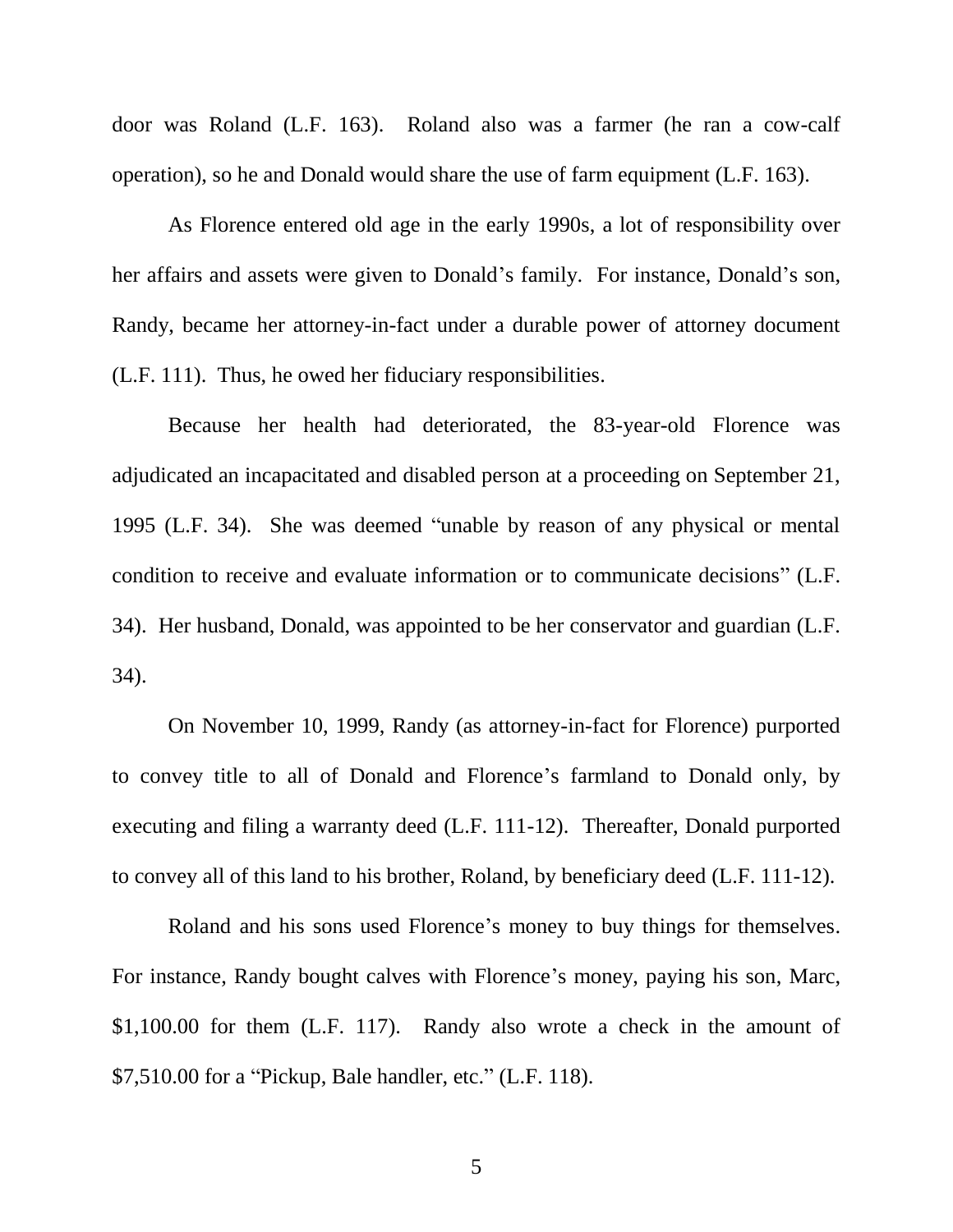#### **III. Proceedings after Donald's death**

When Florence's husband, Donald, died a few weeks into 2000, Randy opened a small estate proceeding (L.F. 45-47).

Donald"s death left Florence without a conservator or guardian. Even though Randy had an apparent conflict of interest because of his prior attempt to strip Florence of her marital interest in the farmland, Randy and Dennis"s attorney petitioned that they be appointed as Florence"s co-conservators and co-guardians (L.F. 35-36). No hearing was held and no notice of the petition was given to Florence's other relatives. The court issued the Letters of Guardian of the Person and Conservator of the Estate of Florence to Dennis and Randy (L.F. 37).

Over the next few years, Roland and his sons continued to keep Florence's blood relatives in the dark concerning the goings-on of her estate, even though Justin was the primary beneficiary of Florence's testamentary trust (L.F. 56-59). On February 28, 2000, Dennis and Randy filed a Petition for an Order to Sell Personal Property by Co-Guardians and Co-Conservators to sell Florence's 1998 Chevy Lumina and her 1991 Ford pickup (L.F. 38-39). They asserted that they needed the money "for payment of claims allowed against the estate" and "for support and maintenance of ward" (L.F. 38-39). The petition was granted without a hearing, but the order did not authorize the sale of any property other than the two vehicles (L.F. 40).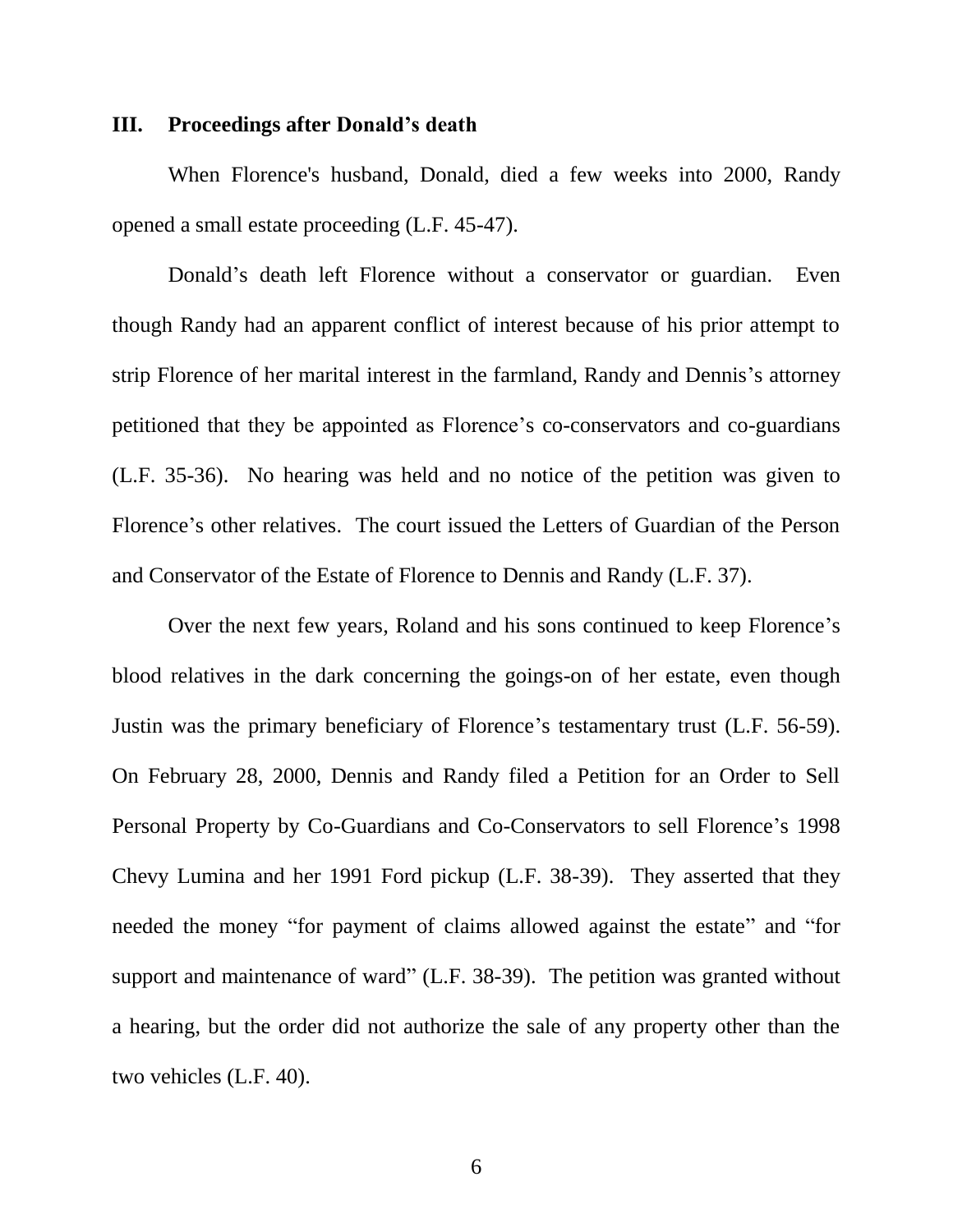That same day, Randy petitioned the probate court also for an Order to Approve and Ratify Conveyance of Real Estate, seeking the ratification of two earlier deed transactions giving Florence"s farmland to Roland without consideration (L.F. 43-44). The probate court also granted this petition without a hearing (L.F. 43-44). The petition was submitted for the benefit of only Roland and Randy, since the loss of Florence"s marital farmland and residence could not be counted as a benefit to Florence as an incapacitated and disabled person.

These gifts were made by Randy, as attorney-in-fact for Florence, to her brother-in-law, Roland, even though Randy knew the provisions of Florence"s will, in which she did not benefit Roland (L.F. 31-33, 59).

In March, 2000, Randy, as attorney-in-fact, included the 1991 Ford pickup, the 1998 Chevy Lumina, a truck trailer, two horses, fifty cows, twenty-five yearlings, and twenty-five calves in the 2000 Personal Assessment List which he submitted to the county assessor's office in the name of Donald and Florence (L.F. 122-123). However, Randy did not submit to the court an inventory of Florence"s personal property as he should have, under § 475.291.1, R.S.Mo.

Randy and Dennis went further on July 22, 2000, selling all of Florence and Donald's property at a public auction without court authority (L.F. 119-120).

In late 2000, Randy paid \$481.25 in personal property taxes on the property listed in the March, 2000, Personal Property Assessment List out of Florence"s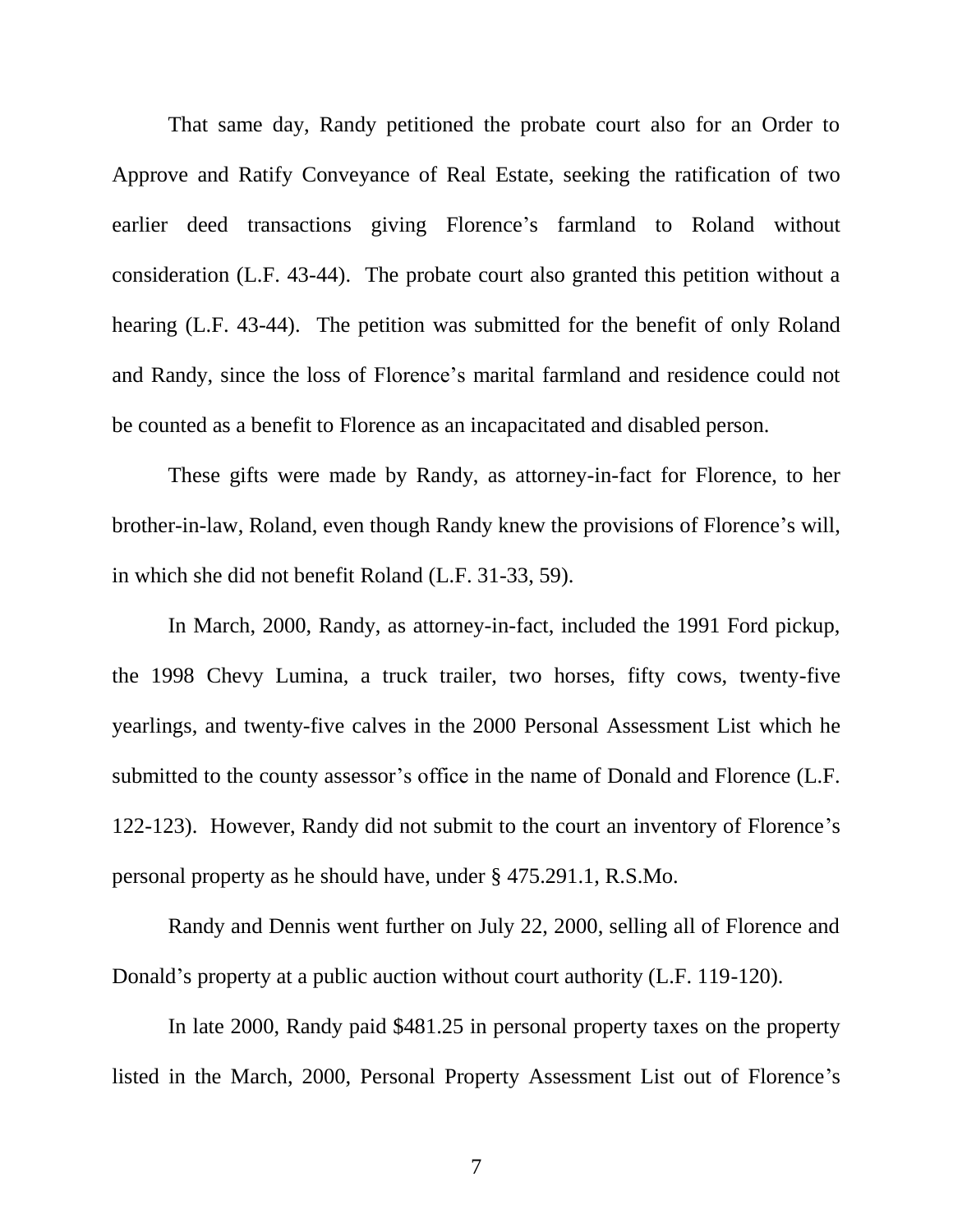funds (L.F. 53). However, the cattle and horses were never inventoried to Florence's estate (L.F. 48-49).

After Donald died, Roland kept using the farm equipment that he had been sharing with Donald (L.F. 97-99). In August, 2001, Roland conveyed Donald and Florence's family residence by gift to Marc (L.F. 92, 137). Roland sold some of the farmland for \$4,000.00 in September, 2002 (L.F. 116).

## **IV. Proceedings after Florence's death**

Then, more than two years later, on December 24, 2004, Florence died. Three days later, her estate was opened before the Probate Division of the Circuit Court of Bates County (L.F. 59). On December 29, 2004, Randy filed his Affidavit as to Death and Application for Probate of Will, which had Florence"s Last Will and Testament attached (L.F. 59).

A hearing on the Application of Letters of Administration and the Application for Letters Testamentary was held on January 26, 2005 (L.F. 5). The probate court appointed Dennis and Randy as co-personal representatives of Florence"s estate, over the objection that Randy and Dennis had a conflict of interests with Florence (L.F. 5).

From that time through October 7, 2005, Dennis and Randy refused to file an inventory for Florence"s estate, and they did not seek additional time to file the required inventory (L.F. 5-7). So, on October 7, Justin filed his second request for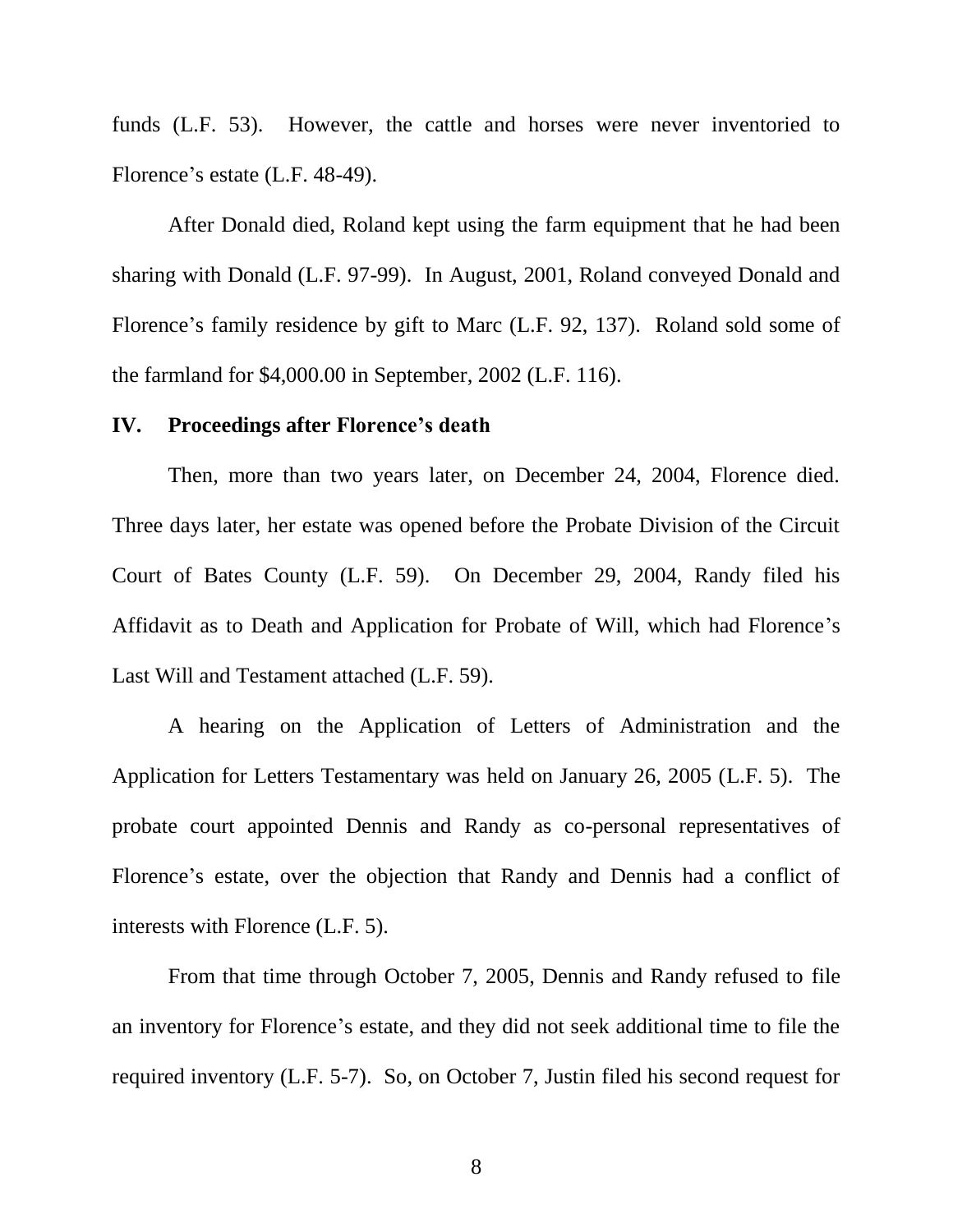an Accounting and Renewed Request for the Discharge of the Co-Personal Representatives and Assertion of a Claim Against the Co-Representatives (L.F. 61- 65). In response, and without court authorization, Randy withdrew \$3,000.00 from Florence's estate to give his attorney a fee deposit to represent himself and Dennis (L.F. 72).

In January, 2006, Randy and Dennis quit as co-personal representatives of Florence's estate (L.F. 10, 79). Kevin Anderson succeeded them in April, 2006 (L.F.79). On February 10, 2006, Randy filed a Turnover Report (L.F. 77-79).

Justin filed his Third Amended Petition to Discover Assets on March 2, 2007 (L.F. 82-123).

In November, 2007, Roland moved for Leave to Amend Answer to Plaintiff"s Third Amended Petition to Discover Assets and Counter Claim (L.F. 152). In December, 2007, Randy and Dennis did the same (L.F. 187). On December 21, Randy and Dennis moved to continue the trial then set for the following February (L.F. 222-24). On January 2, 2008, the probate court granted Roland, Randy, and Dennis leave and rescheduled the trial for April 23-25, 2008 (L.F. 26). A pretrial conference also was scheduled for March 31, 2008 (L.F. 26).

Justin filed a Motion for Bifurcated Trial on March 12, 2008 (L.F. 225-28). The pretrial conference took place as scheduled on March 31, 2008, but the probate court issued no formal order as a result (L.F. 229).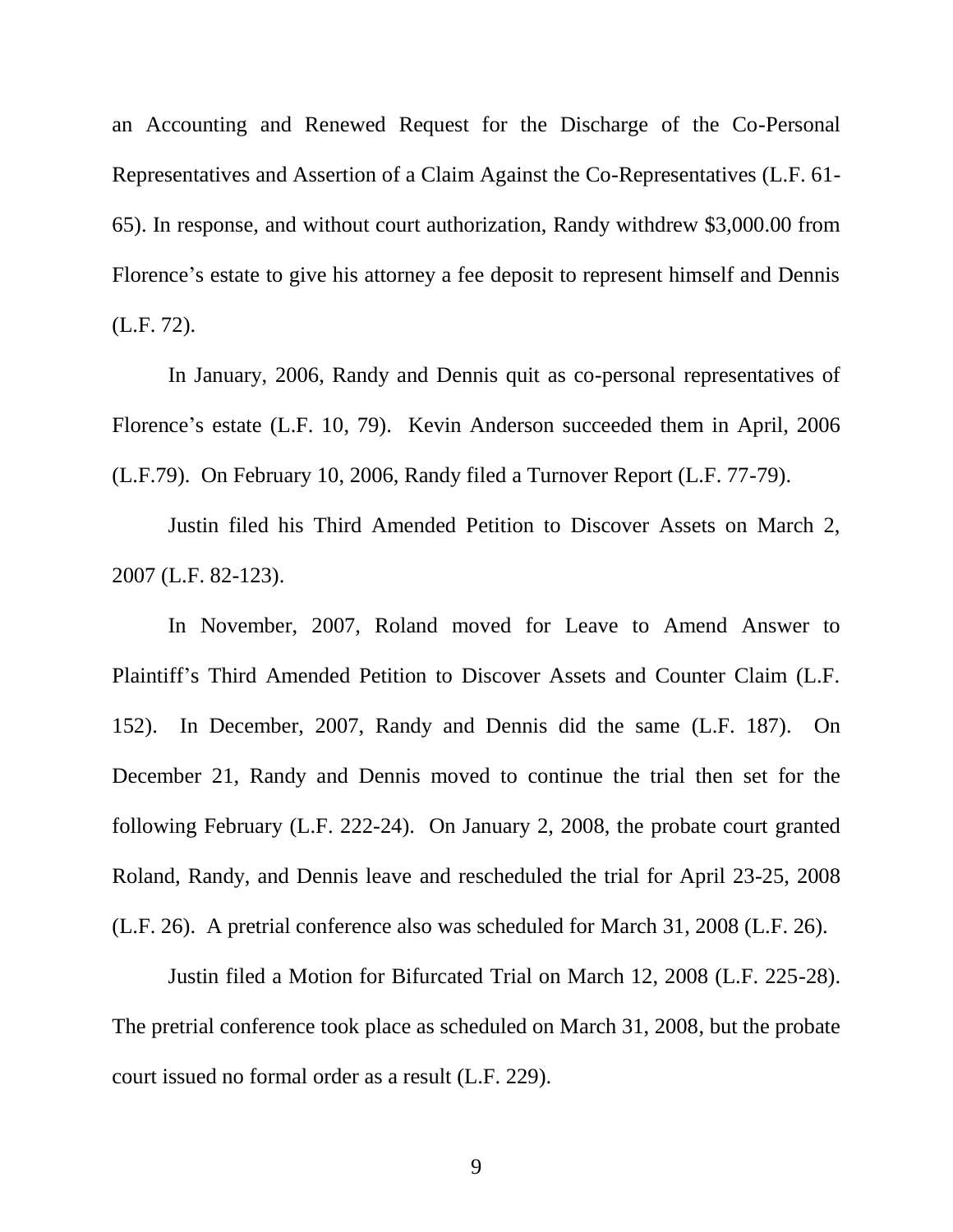Kevin Anderson, the new personal representative, filed his Motion for Hearing on Settlement Offer on April 16, 2008 (L.F. 230-34). The other respondents in this action had offered Mr. Anderson, as Florence's estate's personal representative, \$325,000.00 to settle (L.F. 232). The court scheduled the hearing for the next day (Transcript 1). After the hearing, the court indicated that it would approve the compromise settlement of the action to discovery assets as proposed by Mr. Anderson for \$325,000.00 (Tr. 5).

At the beginning of the April 17 hearing, the trial court invited Mr. Anderson to present an opening argument, as the hearing was on his motion (Tr. 2). In his opening argument, he explained his rationale for proposing the compromise settlement of \$325,000.00, stating that he personally believed that amount to be "reasonable" (Tr. 5). He described this discovery of assets proceeding as "revolv[ing] around a farm of approximately 380 acres, a house contained on that farm, a number of cattle, and some items of personal property" (Tr. 3). During the course of his argument, Mr. Anderson described Justin Bell"s case as this:

[If Justin Bell were] successful on behalf of the estate, he"s looking for the return of the farm, plus the value of the cattle and various other items of reimbursement.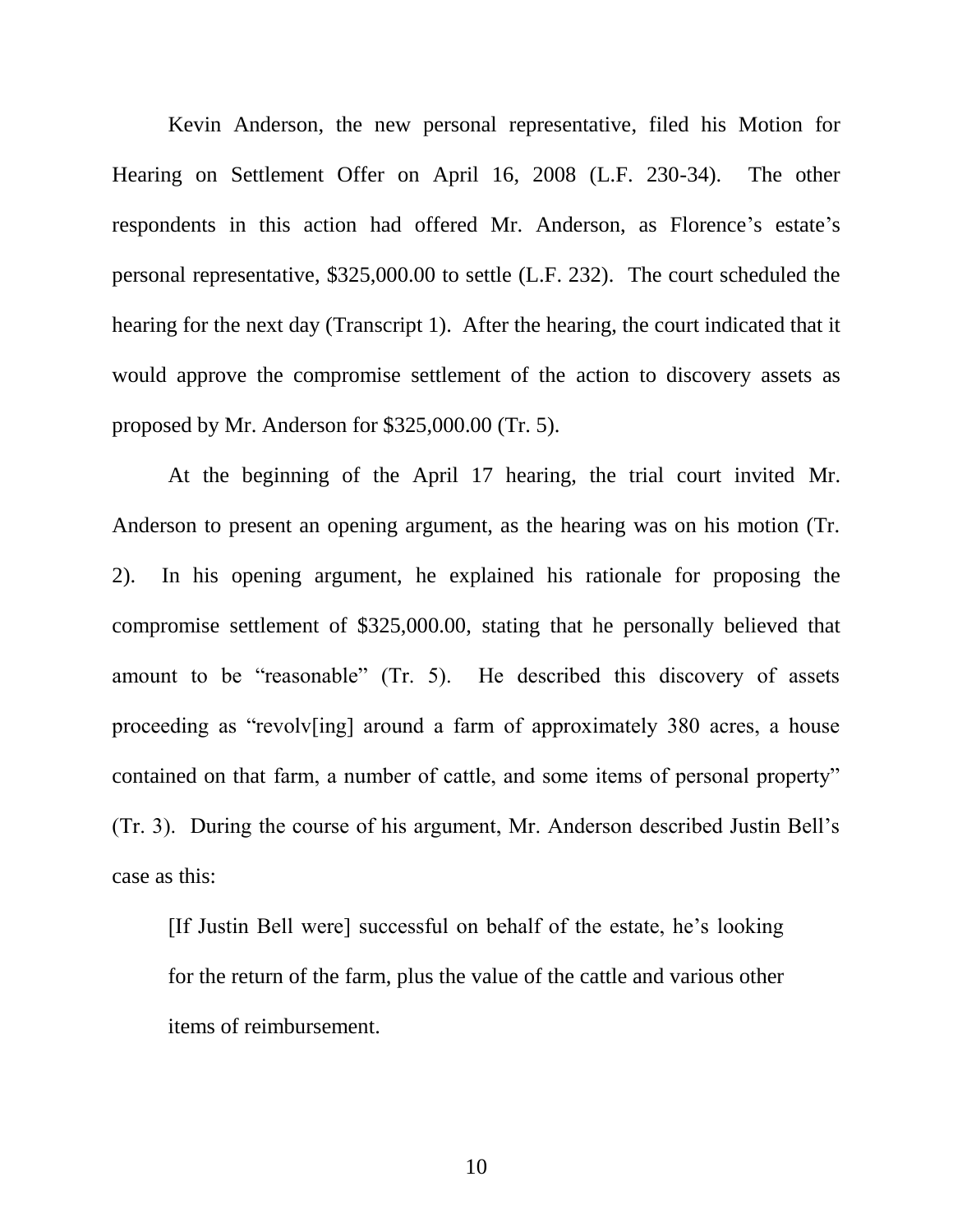Depending on the value of the farm and the value -- the value of cattle, which can -- obviously, can vary somewhat, in my opinion a best case scenario is somewhere in the neighborhood of \$657,000, give or take. Maybe more than that. I know there are claims for putative [*sic*] damages and other claims that may affect that value, but for purposes of discussion here today, that's -- that's kind of where I -- I have it in my mind.

(Tr. 3).

The transcript does not show that Mr. Anderson introduced any evidence at any point during the hearing. The transcript shows that he called no witnesses. No other party introduced evidence or called witnesses.

After Mr. Anderson finished, Justin Bell"s counsel objected:

[M]y understanding of -- of a proceeding such as this that it would be an evidentiary hearing and it would be based on factual issues presented at an evidentiary hearing.

…

What the attorneys say at this hearing, and -- and it would be the same at the beginning of a trial. What the attorneys say is not evidence. And so I'm not sure that this hearing is appropriate in terms of making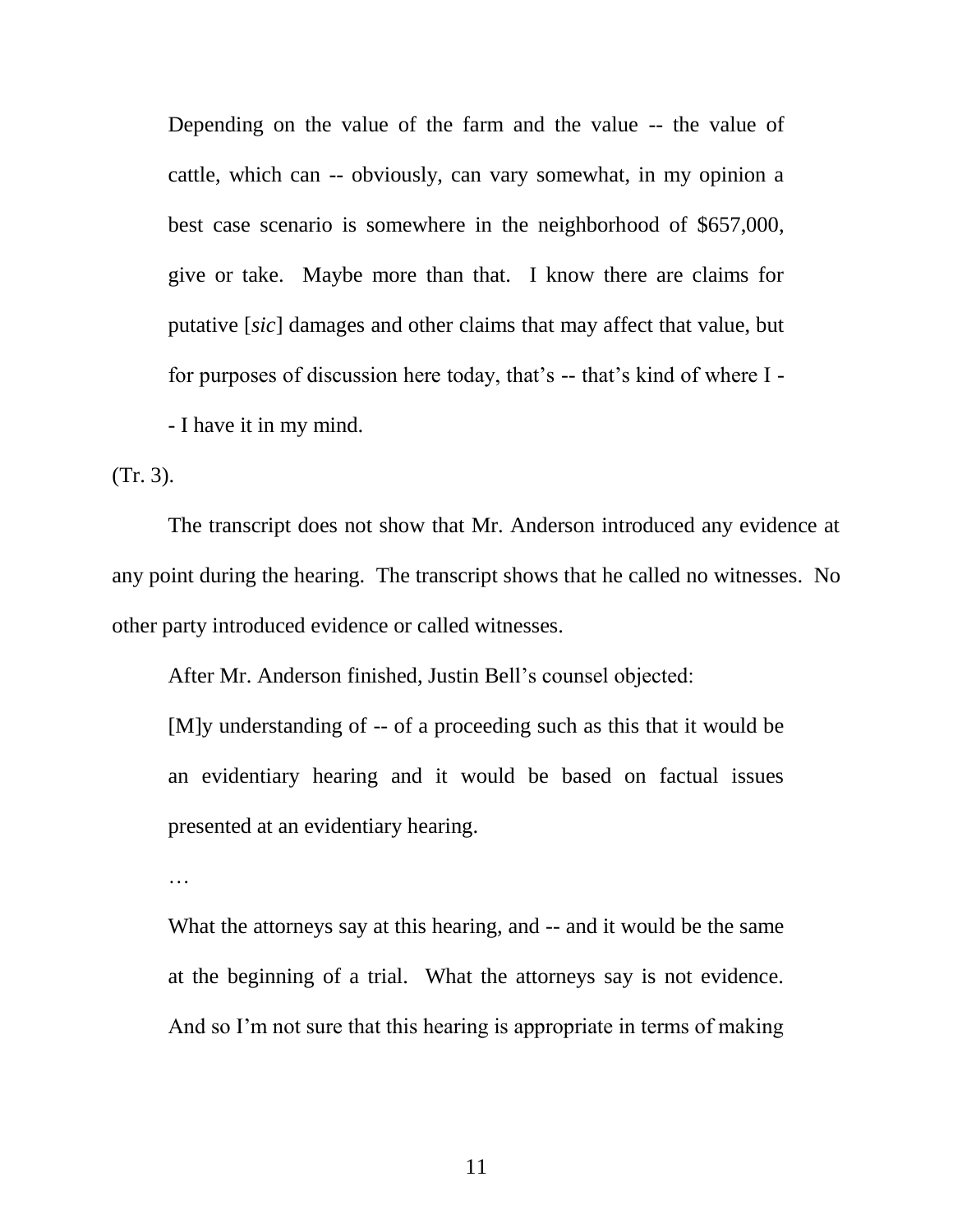a final decision with regard to a compromise in settlement under 473.277.

(Tr. 9). Justin"s counsel pointed out that Mr. Anderson did not know the value of the farmland at issue, such that the land should be appraised pending trial; then, during or after trial, the court could have a better understanding of the land"s value and, therefore, whether the proposed settlement was appropriate (Tr. 11-12).

Mr. Lowe, counsel for Randy and Dennis Bell, also stated to the court that Mr. Anderson's opening argument was not "evidence:"

I don"t know if this is necessarily appropriate if this is supposed to be an evidentiary hearing. I might suggest that Mr. Anderson be sworn and then maybe testify. He doesn't have to say the same thing he said earlier, but testify to what he said earlier would be the same thing that he would say under oath.

(Tr. 12). The court, however, reasoned that this was unnecessary because Mr. Anderson is "an attorney at law and an officer of the Court" (Tr. 12). The court asked him, "Are you verifying that what you"ve indicated to the Court is true as far as you"re aware?" (Tr. 12). When Mr. Anderson answered affirmatively and offered to be sworn, the court stated "As an officer of the court, I don"t believe that"s necessary," and let the matter stand (Tr. 12-13).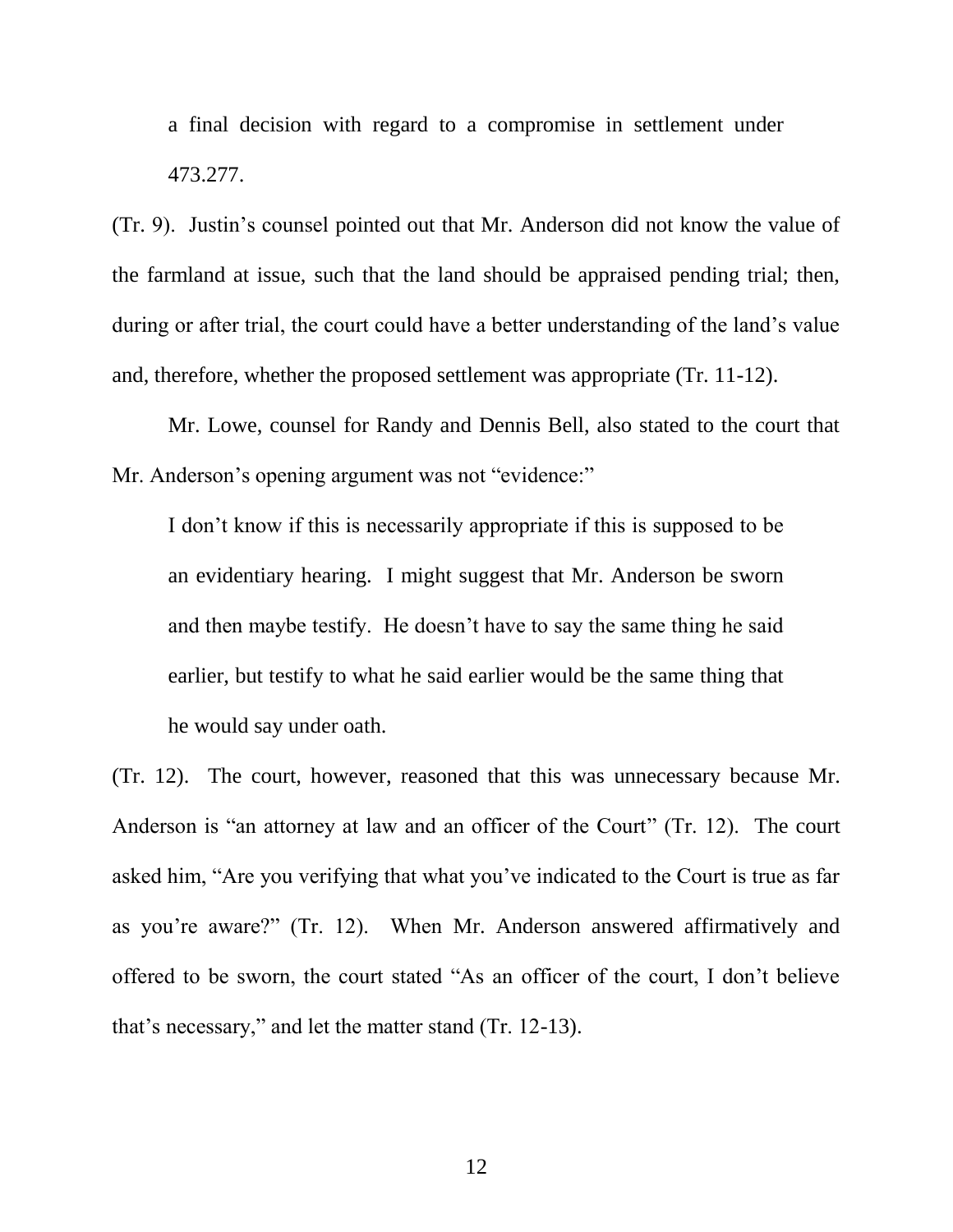At the end of the hearing, the court cancelled the pending jury trial and stated that it would enter an order approving the settlement (Tr. 19-21). On April 21, 2008, Justin dismissed without prejudice Counts I and II of his Third Petition to Discover Assets (L.F. 237-38).

Justin Bell again raised the issue of Mr. Anderson"s unsworn testimony in his Motion to Reconsider, which was filed on April 23, 2008 (L.F. 240). He requested the court to reconsider its decision, citing several cases, because,

In general the hearing of April 17, 2008 and the court's consideration of the Personal Representative"s proposed compromise should have been decided on facts brought to the Court's attention as opposed to only the Personal Representative"s opinion … Whether a particular compromise is in the best interest of the estate and is fair and reasonable are questions of fact …

The Personal Representative at the hearing of April 17, 2008 did not offer any facts to support his opinion, – none. His proposed compromise was simply his opinion.

The Court on April 17, 2008 did not seek to have any factual basis for the proposed compromise presented to it.

…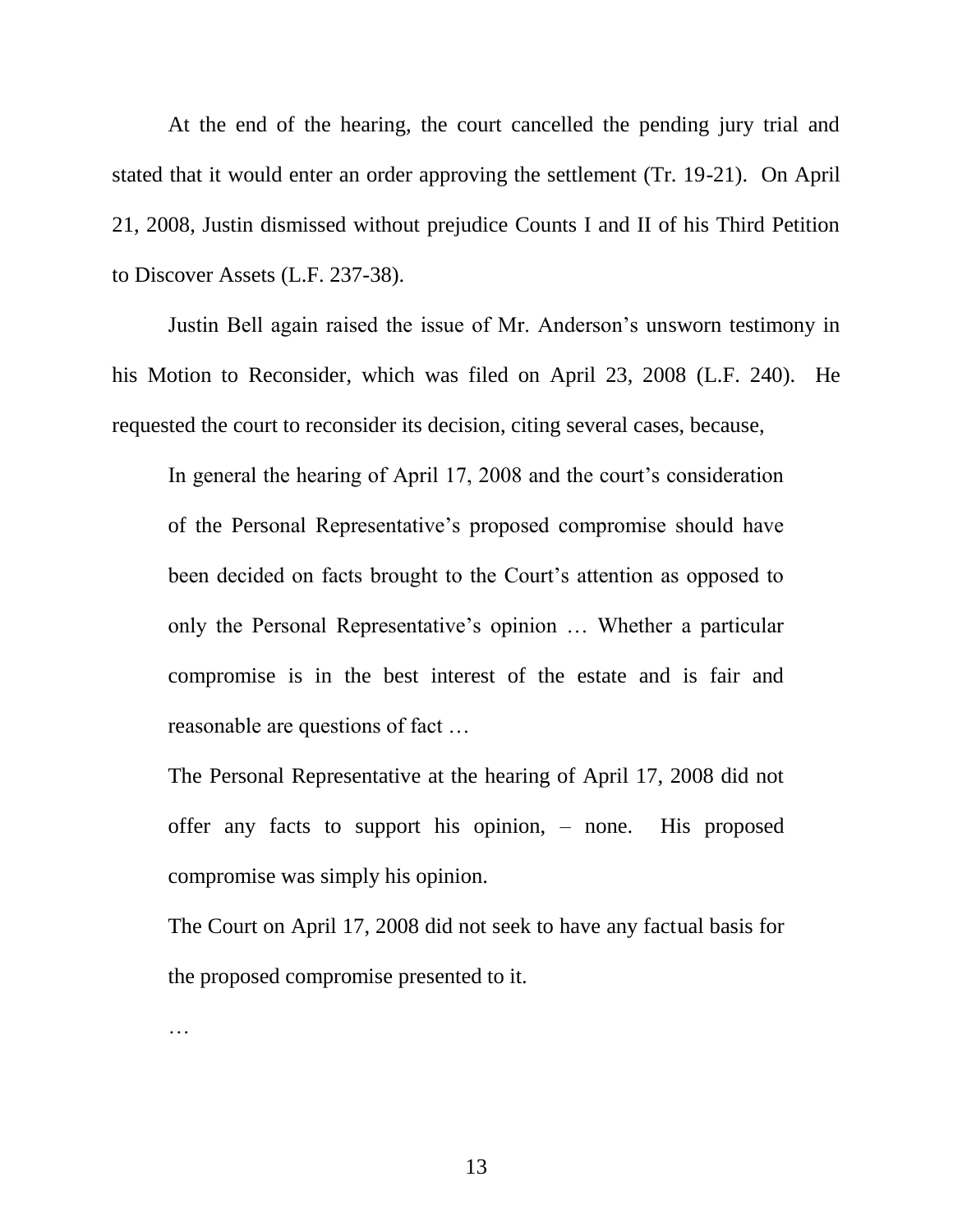The Plaintiff believes that the Court cannot and should not accept and approve the Personal Representative"s proposed compromise without the Court having been presented with a factual basis and without the Court and the Personal Representative providing the Plaintiff adequate time to prepare to meet the supposed factual basis of support for the Personal Representative"s proposed compromise.

(L.F. 240-1) (citations omitted).

Thereafter, on April 25 and April 30, 2008, Justin filed five affidavits with the court which contested the opinions which Mr. Anderson and Mr. Lowe announced at the April 17 hearing (L.F. 244-59).

On May 5, 2008, the probate court entered its Order and Judgment Approving Compromise Settlement of Discovery of Assets (L.F. 260-64). The defendants were to pay the personal representative \$325,000.00 (L.F. 260). All claims were settled by the order, which did not recite any factual evidence that the settlement offer was a fair one (L.F. 260-63). In its judgment, the trial court also held that Justin Bell's argument that Mr. Anderson's unsworn statements were not factual evidence lacked merit because his counsel failed to object to the admission of the unsworn statements as evidence (L.F. 261).

Justin filed a timely Notice of Appeal to this Court (L.F. 265-68).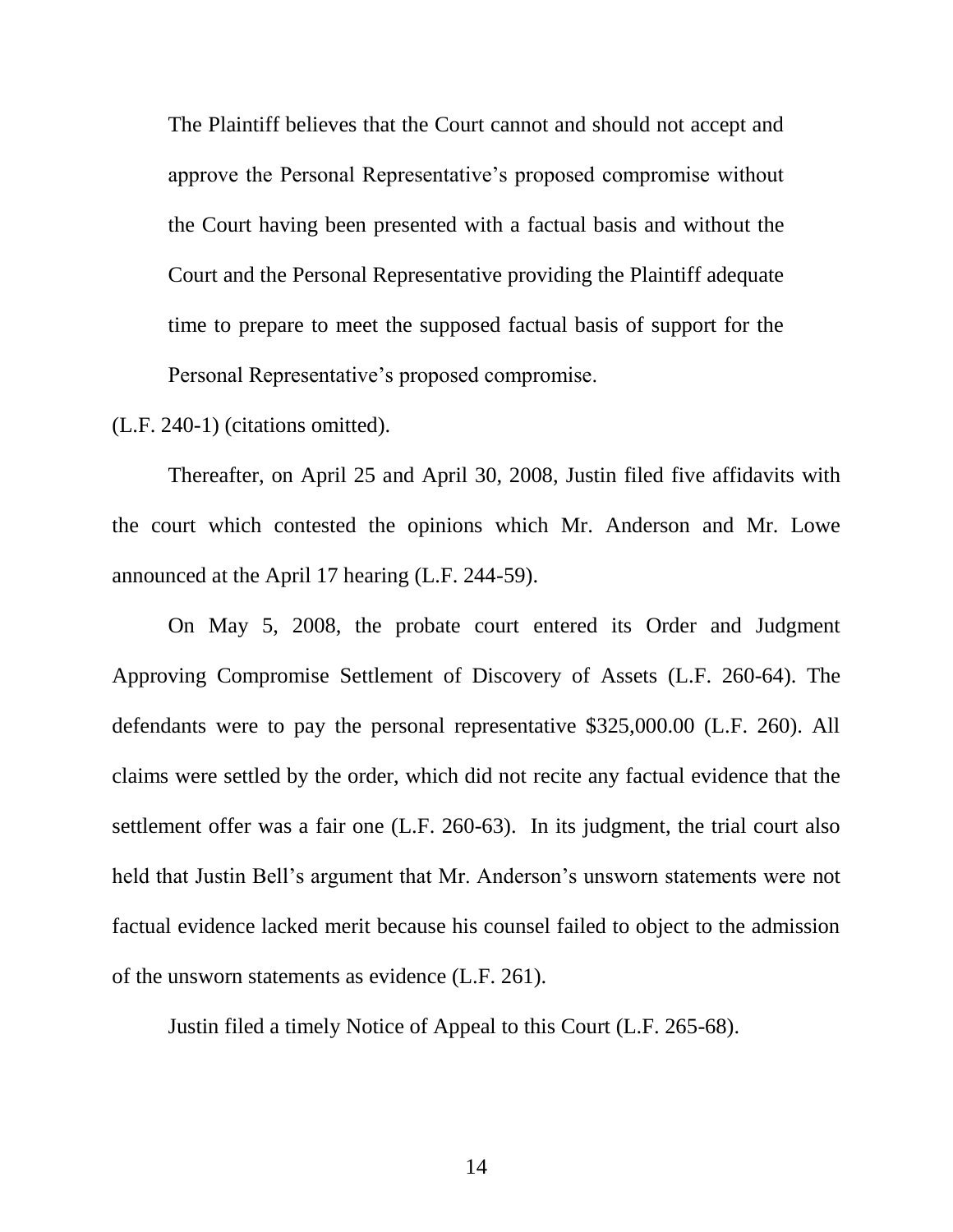#### **Point Relied On**

The trial court erred in approving the personal representative's proposed compromise settlement pursuant to § 473.227, R.S.Mo., one week before the trial setting of the discovery of assets case *because* there was no substantial evidence to support the compromise settlement, the approval was against the weight of the evidence, and therefore the compromise was not in the best interests of the estate, *in that* no evidence was properly introduced before the trial court in support of the compromise settlement of \$325,000.00 to show that it had a reasonable economic basis, particularly in light of the fact that the personal representative admitted that Justin Bell could receive twice that after trial.

*Smith v. Snodgrass*, 747 S.W.2d 743 (Mo. App. 1988)

*Campbell v. Campbell*, 898 S.W.2d 630 (Mo. App. 1985), *cert. denied*, 516 U.S. 1042 (1996)

*Wilson v. Seebold*, 938 S.W.2d 607 (Mo. App. 2004) *Dickerson v. Dickerson*, 55 S.W.3d 867, 874 (Mo. App. 2001) § 473.227, R.S.Mo.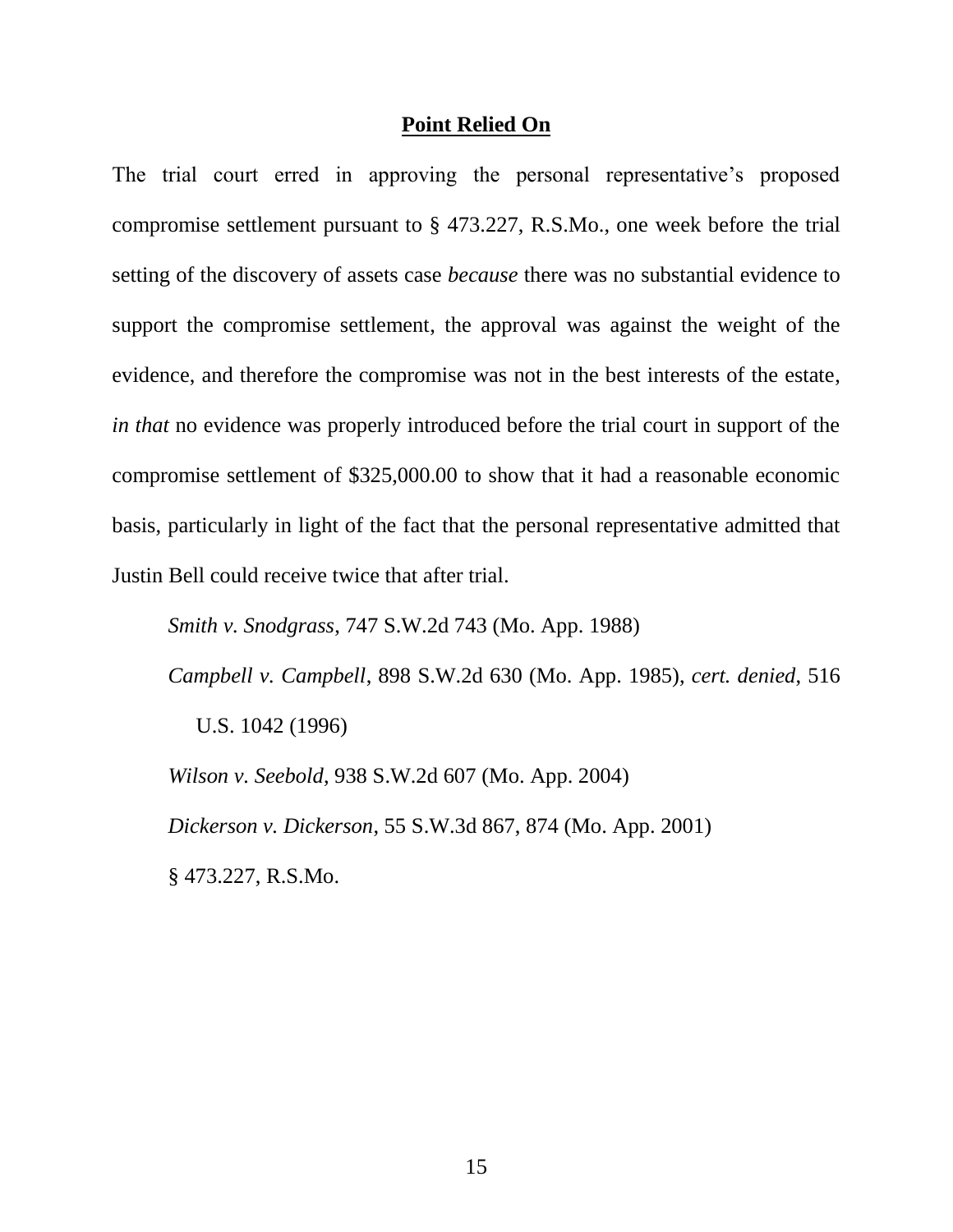#### **Argument**

The trial court erred in approving the personal representative's proposed compromise settlement pursuant to § 473.227, R.S.Mo., one week before the trial setting of the discovery of assets case *because* there was no substantial evidence to support the compromise settlement, the approval was against the weight of the evidence, and therefore the compromise was not in the best interests of the estate, *in that* no evidence was properly introduced before the trial court in support of the compromise settlement of \$325,000.00 to show that it had a reasonable economic basis, particularly in light of the fact that the personal representative admitted that Justin Bell could receive twice that after trial.

### Standard of Review

Whether a particular compromise of a discovery of assets case is in the best interest of the estate and is fair and reasonable are questions of fact. *Smith v. Snodgrass*, 747 S.W.2d 743, 745 (Mo. App. 1988) (citing *Estate of Basler v. Delassus*, 690 S.W.2d 791, 797 (Mo. banc 1985)). In analyzing whether a probate court"s decision on fact questions was error, this Court affirms the decision below, "as in any court-tried case, unless there is no substantial evidence to support the result, unless it is against the weight of the evidence, or unless it erroneously declares or applies the law." *Id.* (citing *Murphy v. Carron*, 536 S.W.2d 30, 32 (Mo. banc 1976)). In determining whether the trial court's decision was supported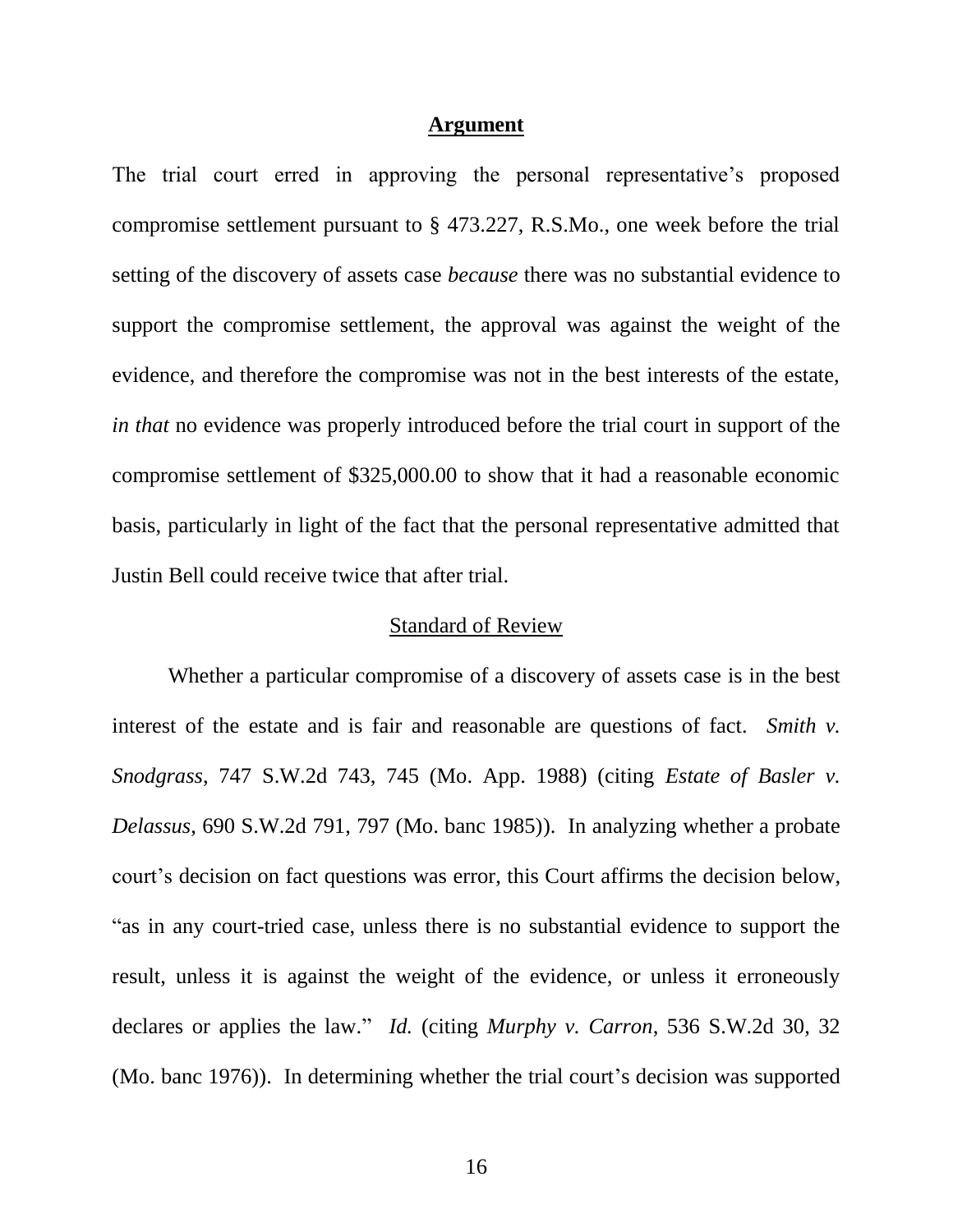by substantial evidence or was against the weight of the evidence, the evidence is considered in a light most favorable to the judgment. *Id.*

\* \* \*

The law of Missouri is that a compromise settlement in a discovery of assets case must be in the best interests of the estate and must be fair and reasonable. After years of pre-trial litigation, a trial was set in Justin Bell"s discovery of assets case for April 23, 2008. Seven days before trial, the personal representative moved the probate court to schedule a hearing to determine whether a compromise settlement should be approved in the amount of \$325,000.00. The court held the hearing the following day. At the hearing, no party introduced any evidence or called any witnesses in support of the compromise settlement. Instead, the court treated the personal representative"s unsworn oral argument as sworn evidence. Because the personal representative was not put on the witness stand under oath, Justin was given no opportunity to cross-examine the personal representative, and no opportunity to object to any of his assertions. In the course of his argument, the personal representative admitted that if Justin were successful, he could receive upwards of \$700,000.00. Still, the trial court approved the personal representative's proposed compromise settlement for \$325,000.00. Was this error?

Section 473.277, R.S.Mo., provides in pertinent part: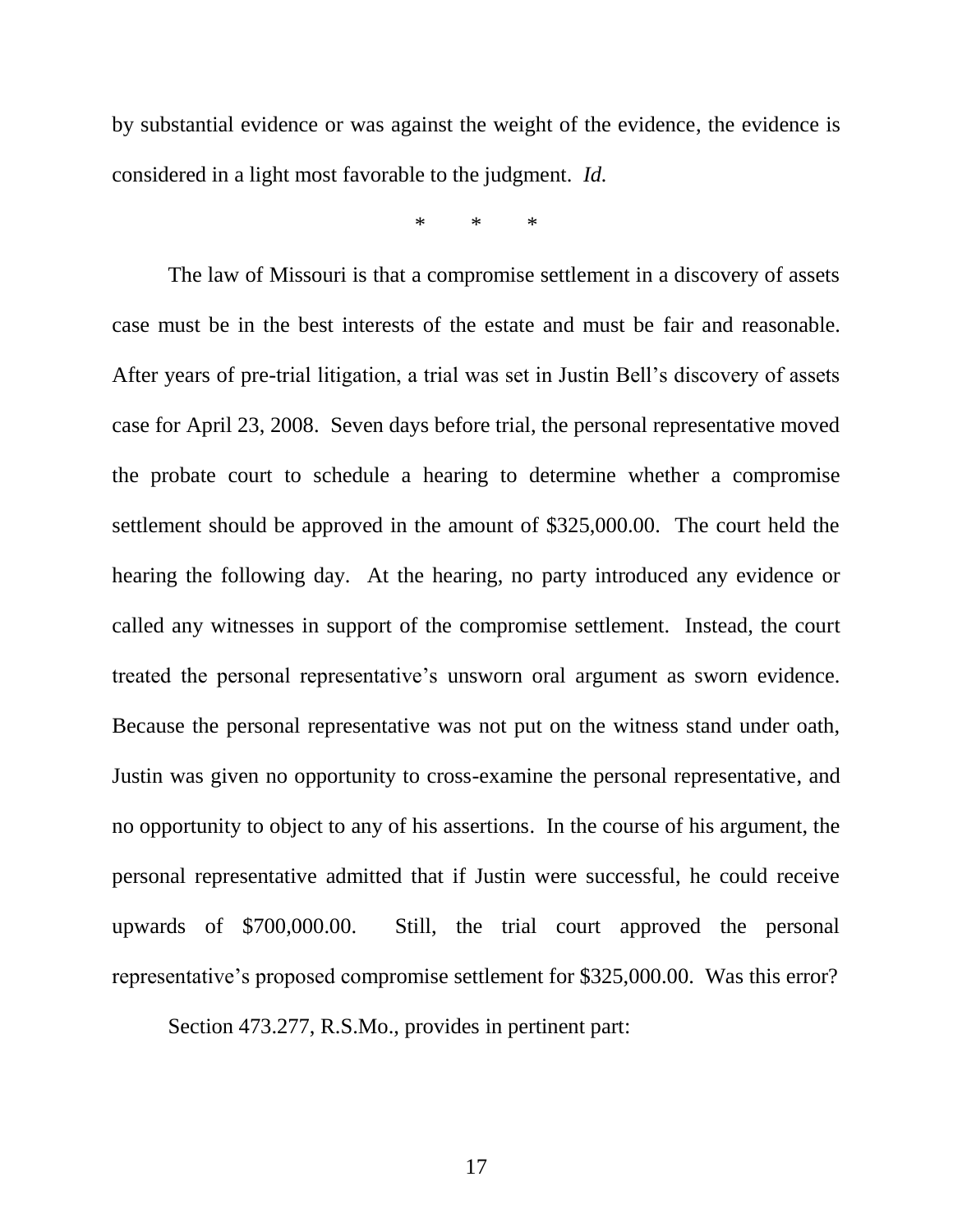When it appears *for the best interest of the estate*, the executor or administrator, on order of the court, may effect a fair and reasonable compromise with any debtor or other obligor, or extend, renew or in any manner modify the terms of any obligation owing to the estate.

(Emphasis added).

Since Missouri adopted the Model Probate Code in 1980, the law of Missouri has equated the "best interest of the estate" to "the existence of a reasonable economic basis" justifying a personal representative's proposed compromise settlement under either §§ 473.427 or 473.277, R.S.Mo.; *Estate of Asay v. Asay*, 902 S.W.2d 876, 882 (Mo. App. 1995); John A. Borron, Jr., *Independent Administration and Other Probate Matters Under the New Code*, 37 J. MO. B. 13, 30 (1981).

The purpose of  $\S$  473.277 "is to provide a mechanism for expeditious compromise of claims held by an estate. If the personal representative were required to wait until the final settlement of the estate is approved and order of distribution made to effect the compromise, the purpose of the statute would be thwarted." *Smith v. Snodgrass*, 747 S.W.2d 743, 745 (Mo. App. 1988). The standards set forth in this statute "for determining whether or not the probate division of the circuit court could approve the compromise are [1] whether the compromise is in the best interest of the estate and [2] whether it is a fair and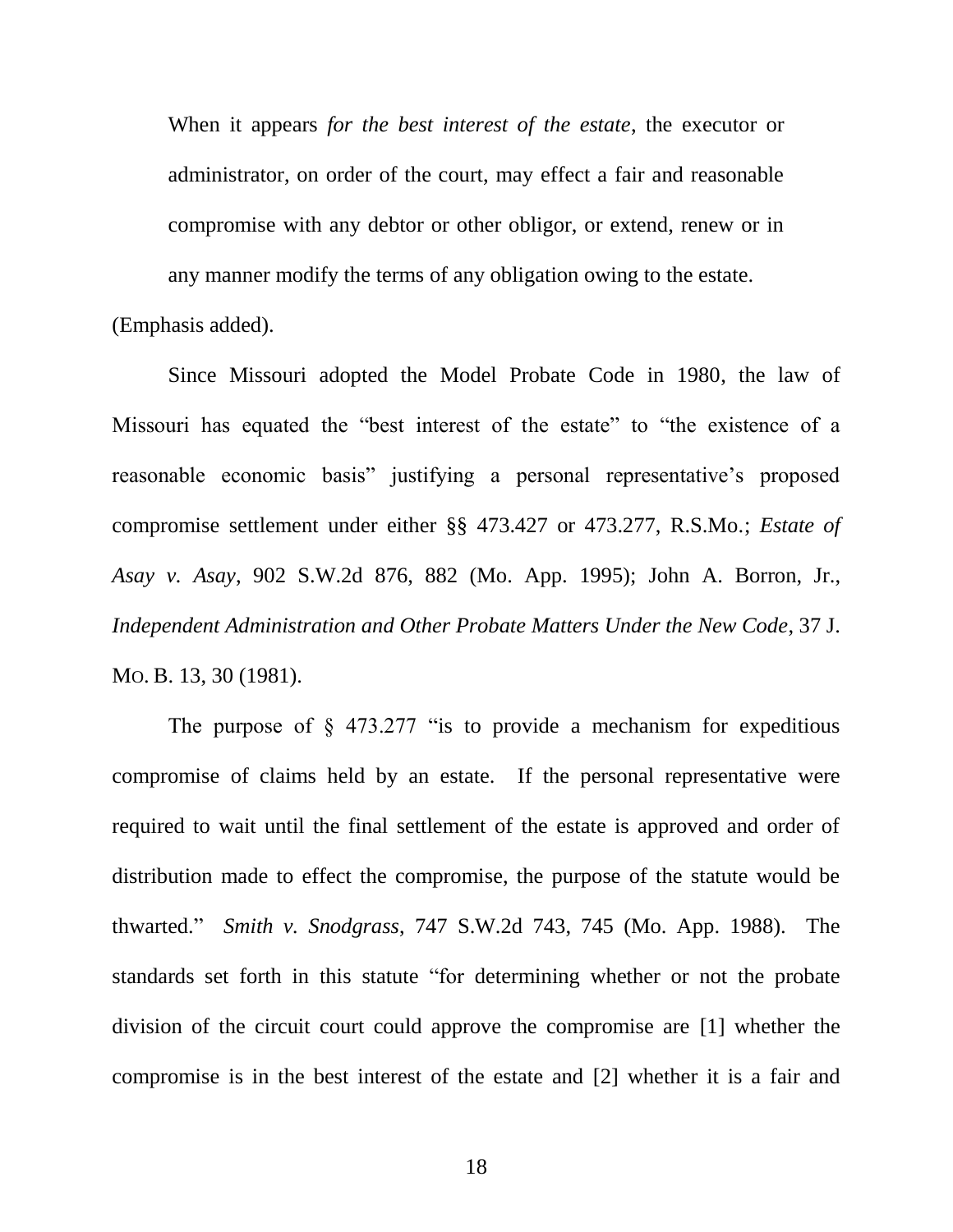reasonable compromise. Worded differently, the representative must act with fidelity and prudence in reaching the compromise." *Id.* (citing *Jacobs v. Jacobs*, 99 Mo. 427, 12 S.W. 457, 459 (1889)).

Still because these questions of reasonableness are questions of fact, a proposed compromise settlement under § 473.277 still requires "substantial evidence" in its support through which the trial court could assess its reasonableness and fairness. *Smith*, 747 S.W.3d at 747.

The same standards for determining whether a compromise settlement is in the best interest of the estate under § 473.277 are those used in the analogous statute § 473.427, R.S.Mo., which authorizes a personal representative to compromise *claims against* an estate, rather than the *debts of* the estate, "if it appears for the best interest of the estate." *Smith*, 747 S.W.3d at 747. As in a case under § 473.427, in a case concerning the appropriate application of § 473.277, the "personal representative in compromising claims against the estate, and the trial court in approving such compromise, may consider the variable factors involving risk to the assets of the estate if the claim is not compromised." *Smith*, *supra* (citing *Estate of Basler v. Delassus*, 690 S.W.2d 791, 797 (Mo. banc 1985).

The "variable factors" to be taken under consideration on the evidence "include the certainty or uncertainty of the amount of the claim against [the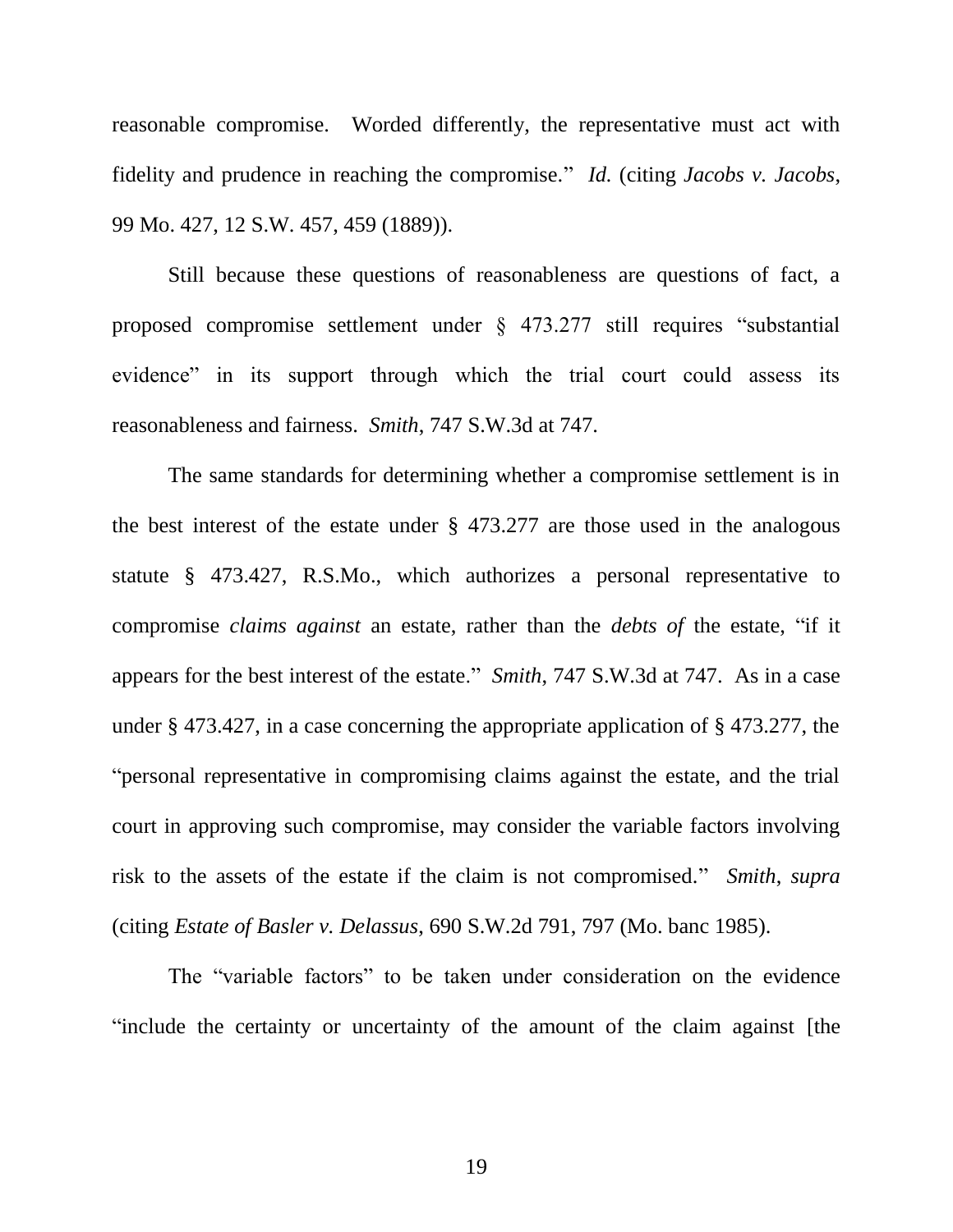debtor], the estate's ability to collect the claim from the debtor, and the time and expense involved in collecting the note if there is no compromise." *Id.*

Again, however, consideration of these "variable factors" must be based on sufficient evidence introduced in support of the proposed compromise settlement. *Campbell v. Campbell*, 898 S.W.2d 630, 632 (Mo. App. 1995), *cert. denied*, 516 U.S. 1042 (1996). "In reaching a determination that a settlement is in the "best interests of the estate,' the trial court should require an evidentiary hearing with notice to all persons who may be affected by the proposed settlement." 5A MO. PRAC. § 876 (3d ed. 1999).

In this case, however, not only was there no substantial evidence to support the personal administrator"s proposed compromise settlement of \$325,000.00, but no evidence was introduced at all. Instead, at the hearing over the personal representative"s proposed compromise settlement on April 17, 2008 – merely one day after the personal representative requested the hearing – what the trial court took as evidence, over Justin Bell"s objection, was actually the unsworn oral argument of the personal representative, with no reference to any actual evidence.

After the trial court called the case, it invited the personal representative, Kevin Anderson, to present an opening argument, as the hearing was on his motion (Tr. 2). In that opening argument, Mr. Anderson explained his rationale for proposing the compromise settlement of \$325,000.00, averring that he believed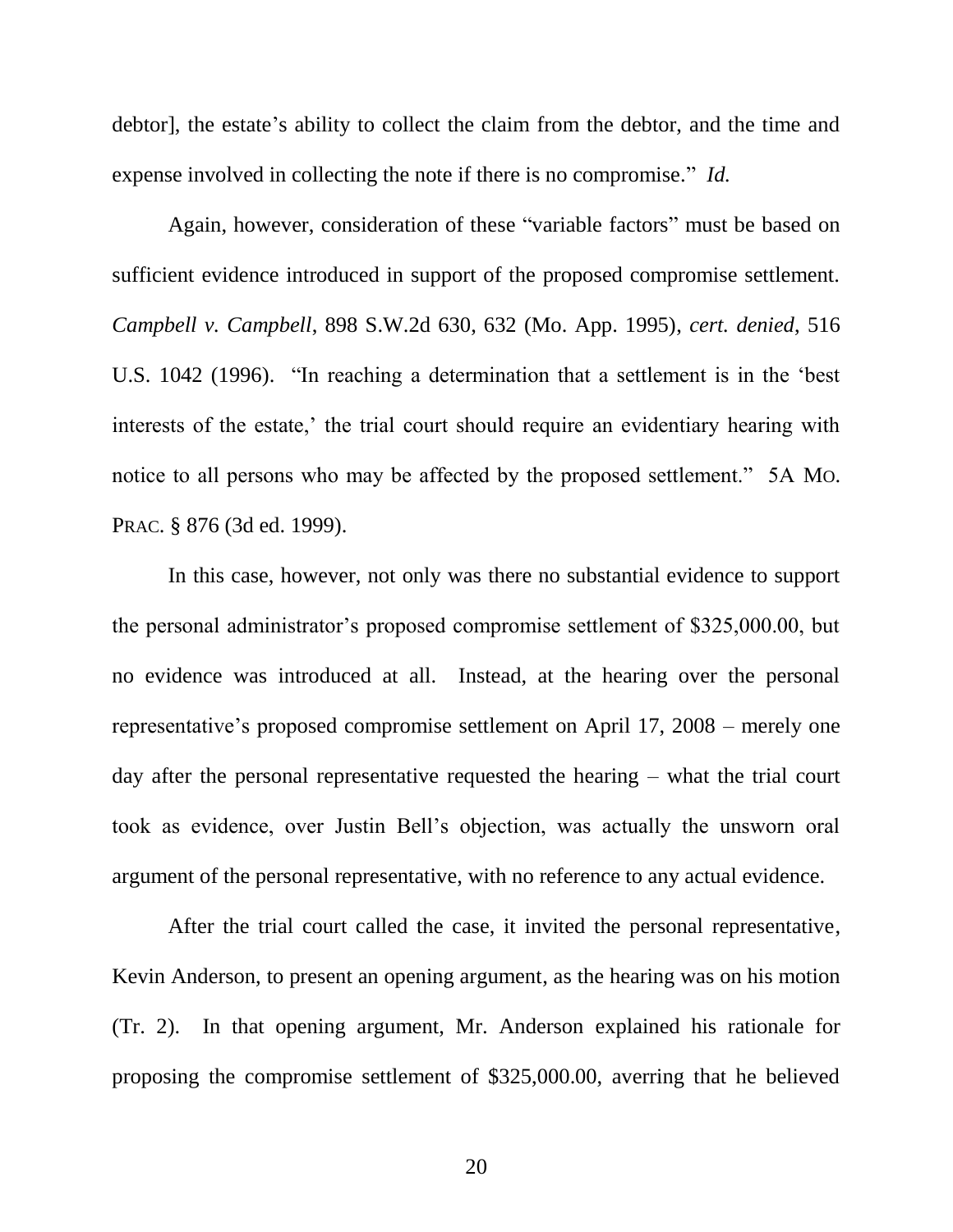that amount to be "reasonable" (Tr. 5). He described the discovery of assets proceeding as "revolv[ing] around a farm of approximately 380 acres, a house contained on that farm, a number of cattle, and some items of personal property" (Tr. 3). During the course of his argument, Mr. Anderson described Justin Bell"s case as this:

[If Justin Bell were] successful on behalf of the estate, he"s looking for the return of the farm, plus the value of the cattle and various other items of reimbursement.

Depending on the value of the farm and the value -- the value of cattle, which can -- obviously, can vary somewhat, in my opinion a best case scenario is somewhere in the neighborhood of \$657,000, give or take. Maybe more than that. I know there are claims for putative [*sic*] damages and other claims that may affect that value, but for purposes of discussion here today, that"s -- that"s kind of where I - - I have it in my mind.

(Tr. 3).

Mr. Anderson introduced no evidence at any point during what was, by all accounts, his opening argument. No witnesses were called. No cross-examination occurred. No questions were posed to a witness. Thus, no party had an opportunity to object to any testimony. Rather, Mr. Anderson simply discussed in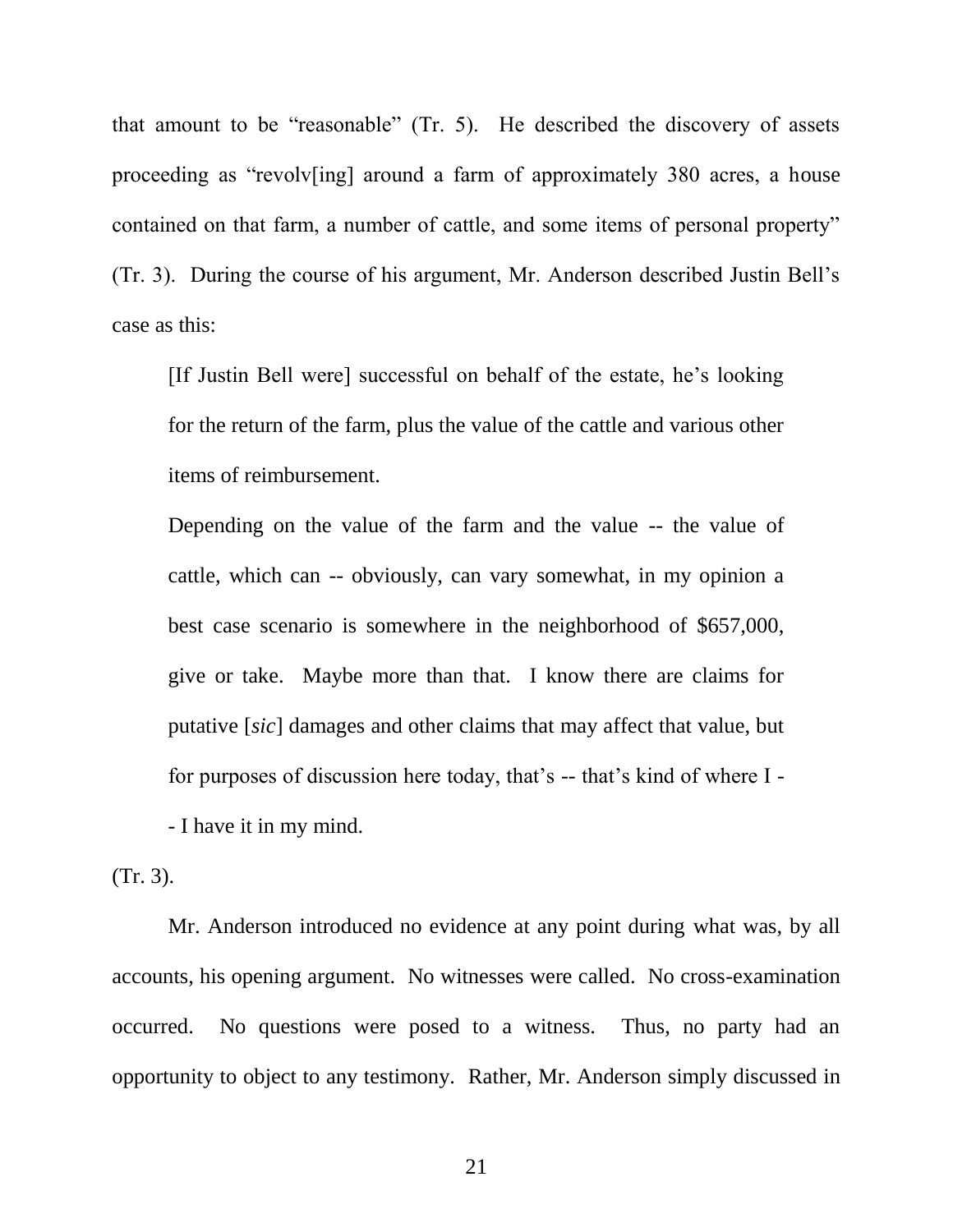freeform his opinion of the case, somehow arriving at the notion that a settlement of \$325,000.00 on a case where Justin Bell stood to receive "maybe more than" \$657,000.00 was "reasonable."

After Mr. Anderson finished this argument, Justin Bell"s counsel objected: [M]y understanding of -- of a proceeding such as this that it would be an evidentiary hearing and it would be based on factual issues presented at an evidentiary hearing.

…

What the attorneys say at this hearing, and -- and it would be the same at the beginning of a trial. What the attorneys say is not evidence. And so I'm not sure that this hearing is appropriate in terms of making a final decision with regard to a compromise in settlement under 473.277.

(Tr. 9). Justin"s counsel pointed out that Mr. Anderson did not know the value of the farmland at issue (Tr. 11). He suggested to the court that the land should be appraised pending trial, and then the court could have a better understanding of the land's value and, therefore, whether the proposed settlement was appropriate (Tr. 11-12).

Mr. Lowe, counsel for Randy and Dennis Bell, also that Mr. Anderson's opening argument was not "evidence:"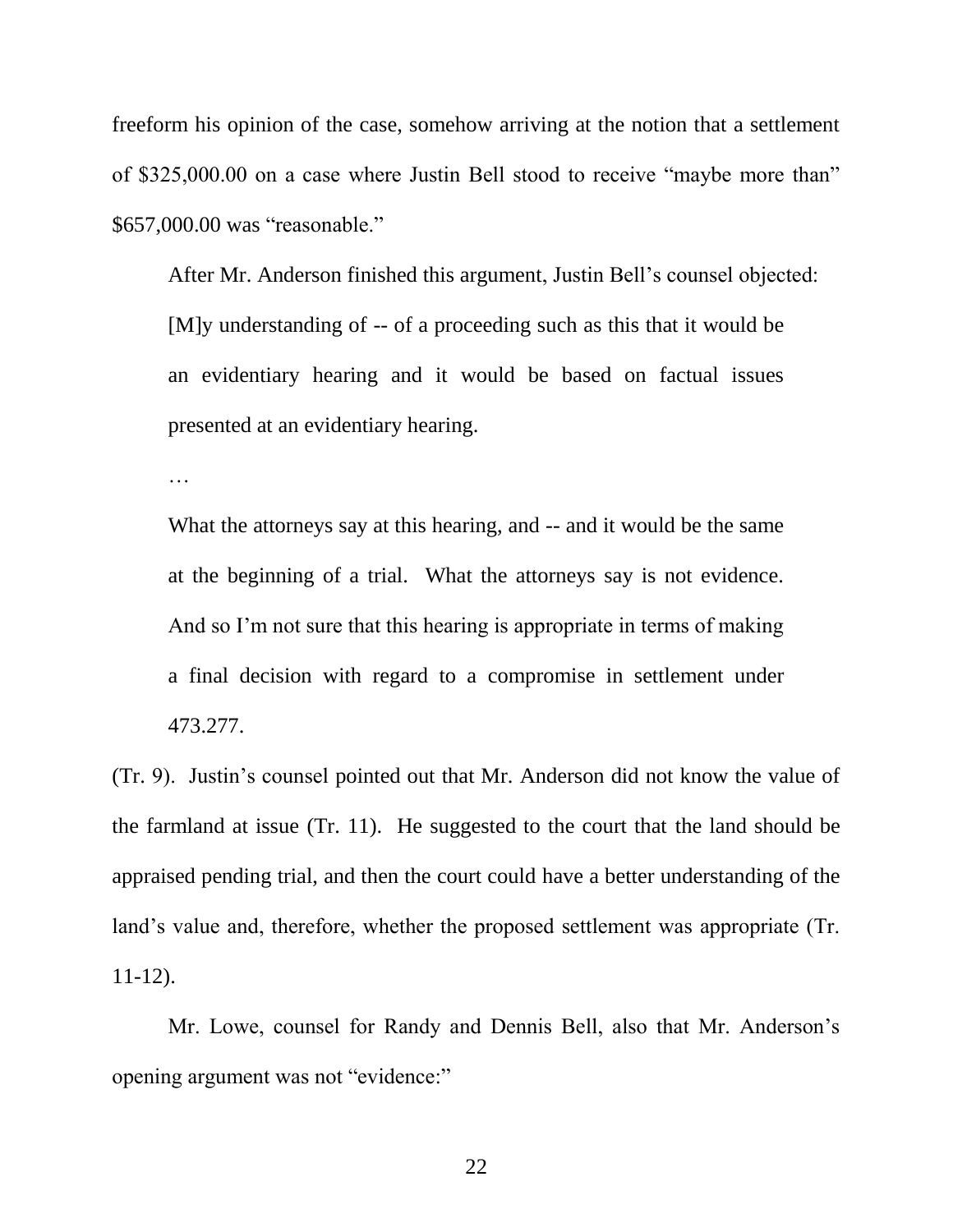I don"t know if this is necessarily appropriate if this is supposed to be an evidentiary hearing. I might suggest that Mr. Anderson be sworn and then maybe testify. He doesn't have to say the same thing he said earlier, but testify to what he said earlier would be the same thing that he would say under oath.

(Tr. 12). Reasoning that because Mr. Anderson is "an attorney at law and an officer of the Court," however, the court asked him, "Are you verifying that what you"ve indicated to the Court is true as far as you"re aware" (Tr. 12). When he answered affirmatively and offered to be sworn, the court stated "As an officer of the court, I don"t believe that"s necessary," and let the matter stand, accepting Mr. Anderson's arguments as factual evidence (Tr. 12-13).

At the end of the hearing, the court cancelled the pending jury trial and stated that it would enter an order approving the settlement (Tr. 19-21).

Justin Bell preserved his objection to Mr. Anderson"s unsworn testimony in his motion to reconsider (L.F. 240). He requested the court to reconsider its decision, citing several cases, because,

In general the hearing of April 17, 2008 and the court's consideration of the Personal Representative"s proposed compromise should have been decided on facts brought to the Court's attention as opposed to only the Personal Representative"s opinion … Whether a particular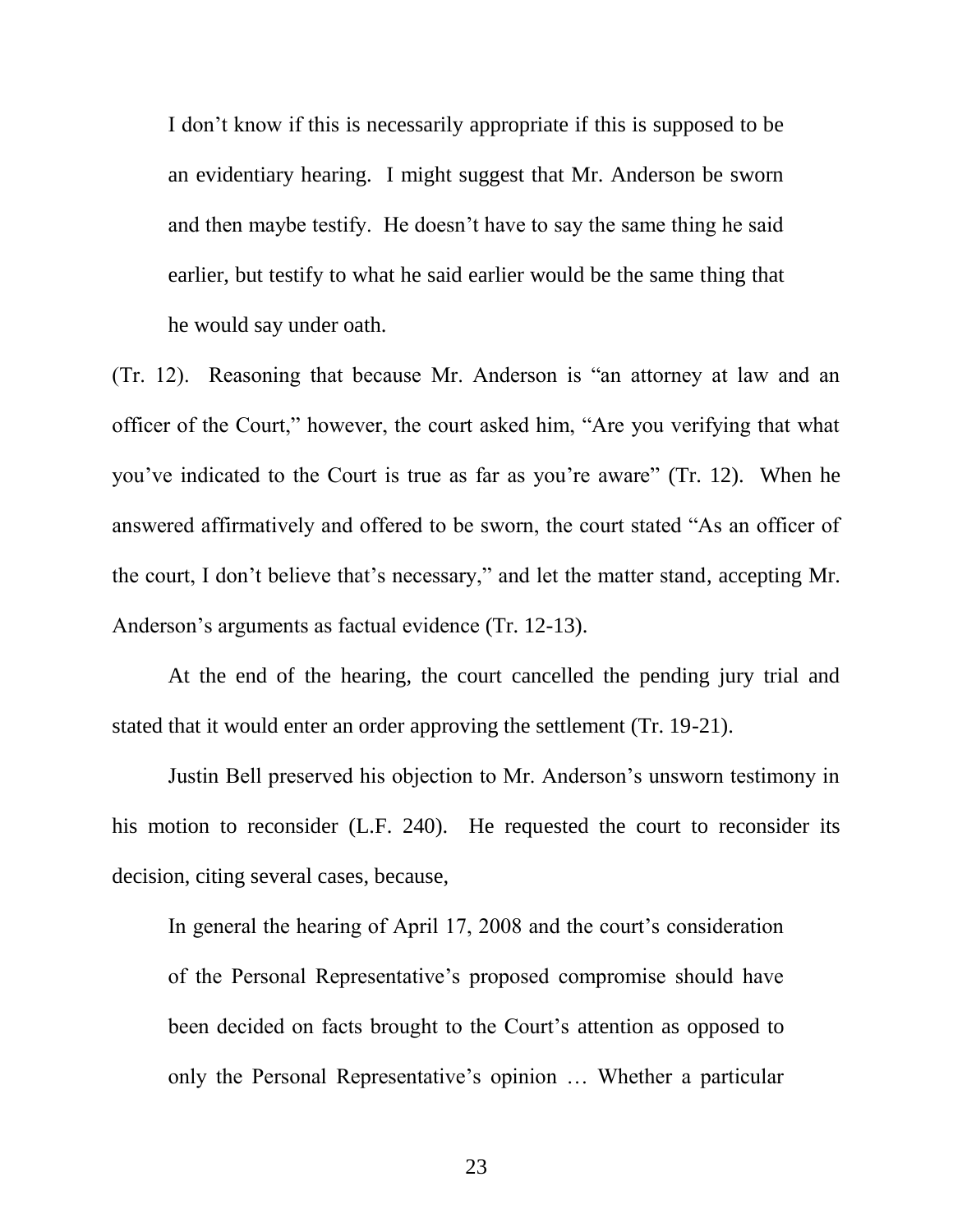compromise is in the best interest of the estate and is fair and reasonable are questions of fact …

The Personal Representative at the hearing of April 17, 2008 did not offer any facts to support his opinion, – none. His proposed compromise was simply his opinion.

The Court on April 17, 2008 did not seek to have any factual basis for the proposed compromise presented to it.

…

The Plaintiff believes that the Court cannot and should not accept and approve the Personal Representative"s proposed compromise without the Court having been presented with a factual basis and without the Court and the Personal Representative providing the Plaintiff adequate time to prepare to meet the supposed factual basis of support for the Personal Representative"s proposed compromise.

(L.F. 240-1) (citations omitted).

Thereafter, before the trial court entered its judgment approving the compromise settlement, Justin Bell filed five affidavits – which *did* constitute evidence – contesting the opinions which Mr. Anderson recited before the trial court (L.F. 244-59). Thus, clear issues of fact were raised. In its judgment, however, the trial court held that Justin Bell"s counsel failed to object to Mr.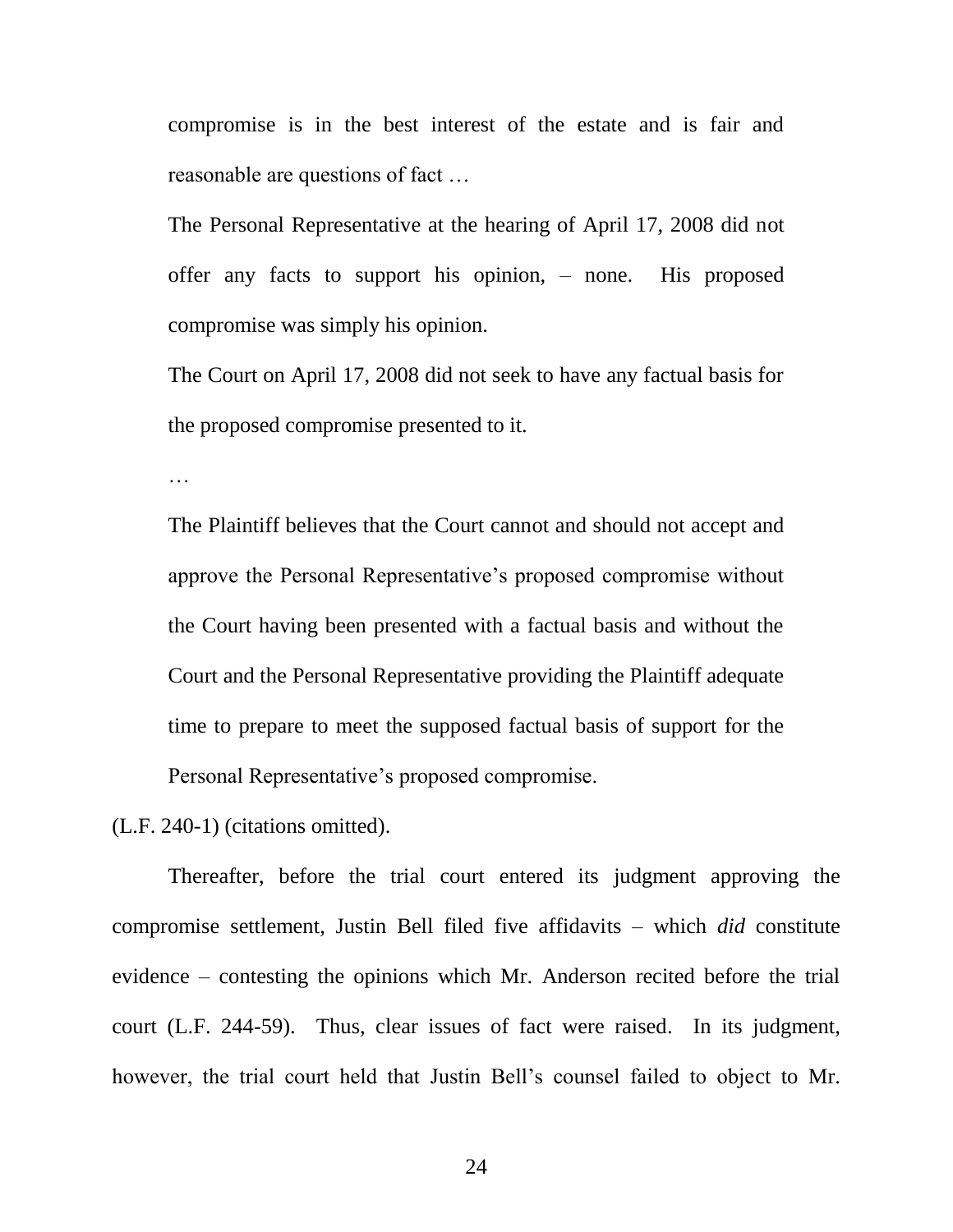Anderson's supposed "evidence" (L.F. 261). Plainly, though, that was not the case.

The law of Missouri is that "unsworn statements by counsel are not evidence of the facts asserted." *State ex rel. Dixon v. Darnold*, 939 S.W.2d 66, 69 (Mo. App. 1997). "Bare assertions by counsel do not prove themselves." *Andersen v. Osmon*, 217 S.W.3d 375, 381 (Mo.App. 2007). This Court's "review is limited to evidence *properly* before the trial court, without considering counsel's statements as a substitute for record proof." *Goodman v. Goodman*, 267 S.W.3d 783, 2008 Mo. App. LEXIS 1375 at \*7 (Oct. 7, 2008) (emphasis added). This is true regarding a particular motion although counsel for all parties may have argued their respective clients" positions as to that motion. *Id.*

Even if the trial court somehow was correct that Justin Bell"s counsel failed to object to Mr. Anderson"s remarks adequately, the trial court did consider those remarks as the "evidence" it used to support its judgment as to the facts.

Generally, one's belief, feeling, understanding, or thought about a matter does not constitute substantial evidence justifying or permitting a finding to that effect. When a witness testifies that he "believes" a certain fact, his testimony is "objectionable and should be rejected." *Even if received without objection, such testimony "is of no probative*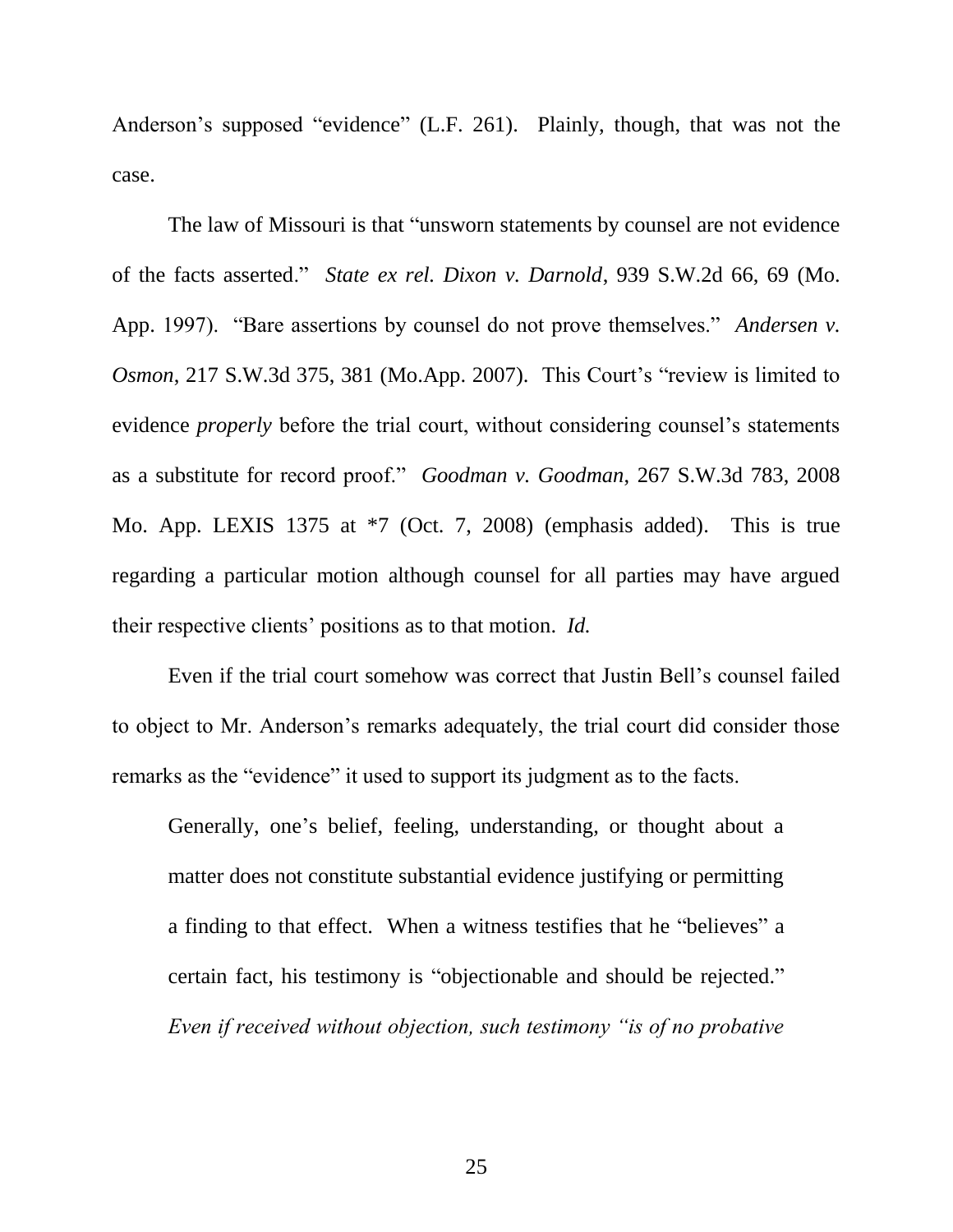*force or evidential value and definitely so if the witness is not testifying as an expert.*"

*Powell v. State Farm Mut. Auto. Ins.*, 173 S.W.3d 685, 690 (Mo. App. 2005) (citations omitted) (emphasis added).

Thus, the law of Missouri is that Mr. Anderon"s remarks were *not* evidence on which the court could rest its factual judgment, an objection or lack of objection notwithstanding. Rather, they were simply Mr. Anderon"s *beliefs* about the merits of Justin Bell"s Third Amended Petition to Discover Assets. His expression of those beliefs had neither probative force nor evidentiary value. *Powell*, *supra*.

In *Dickerson v. Dickerson*, this Court held that although a guardian ad litem was "a licensed attorney and, therefore, an 'officer of the court,' this designation affords no special privileges when the guardian actively participates in a custody proceeding." 55 S.W.3d 867, 874 (Mo. App. 2001). This is because,

Even when attorneys testify as witnesses, their testimony must be given under oath, as any other witness. In closing statements, attorneys and guardians are permitted to make legal arguments and factual summations based on the evidence. They are not permitted to give unsworn statements regarding facts not in evidence or disregard the evidentiary rules of admissibility.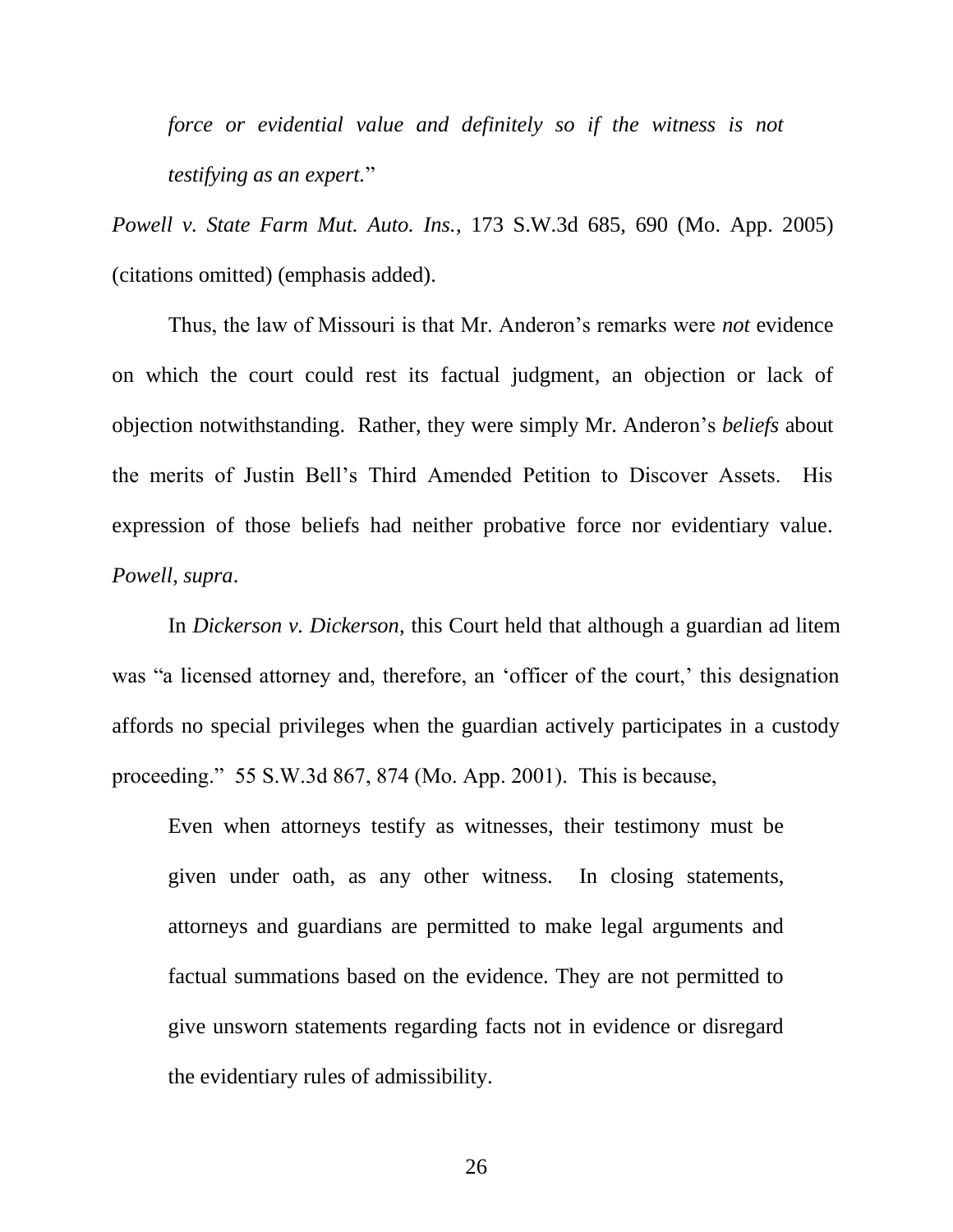*Id.* (citations omitted).

The principle applies to the opening and subsequent arguments of a personal representative of an estate at a hearing. Although he may be a licensed attorney, and therefore an officer of the court, this designation affords him no special privileges when he actively participates in a hearing on a motion. The outcome of a hearing hinges on what the substantial evidence indicates. Even when a personal representative testifies as a witness, his testimony must be given under oath, as any other witness. In opening and subsequent arguments, personal representatives are permitted to make legal arguments and factual summations based on the evidence. Under the rules of evidence, they cannot prove anything by making arguments or giving their opinion.

Under these standards, the arguments of Mr. Anderson and Mr. Lowe which did not point to any exhibit, any deposition, any testimony, or any other piece of evidence, *simply were not evidence*, and the trial court could not rely on them as evidence to support its ruling on the facts. This Court similarly must disregard them in weighing whether the trial court's judgment was supported by substantial evidence. Effectively, no required evidentiary hearing took place on which the trial court could base its conclusion that Mr. Anderson"s proposed compromise settlement under § 473.277 was or was not in the best interest of the estate.

Nonetheless, the trial court"s concluded that it had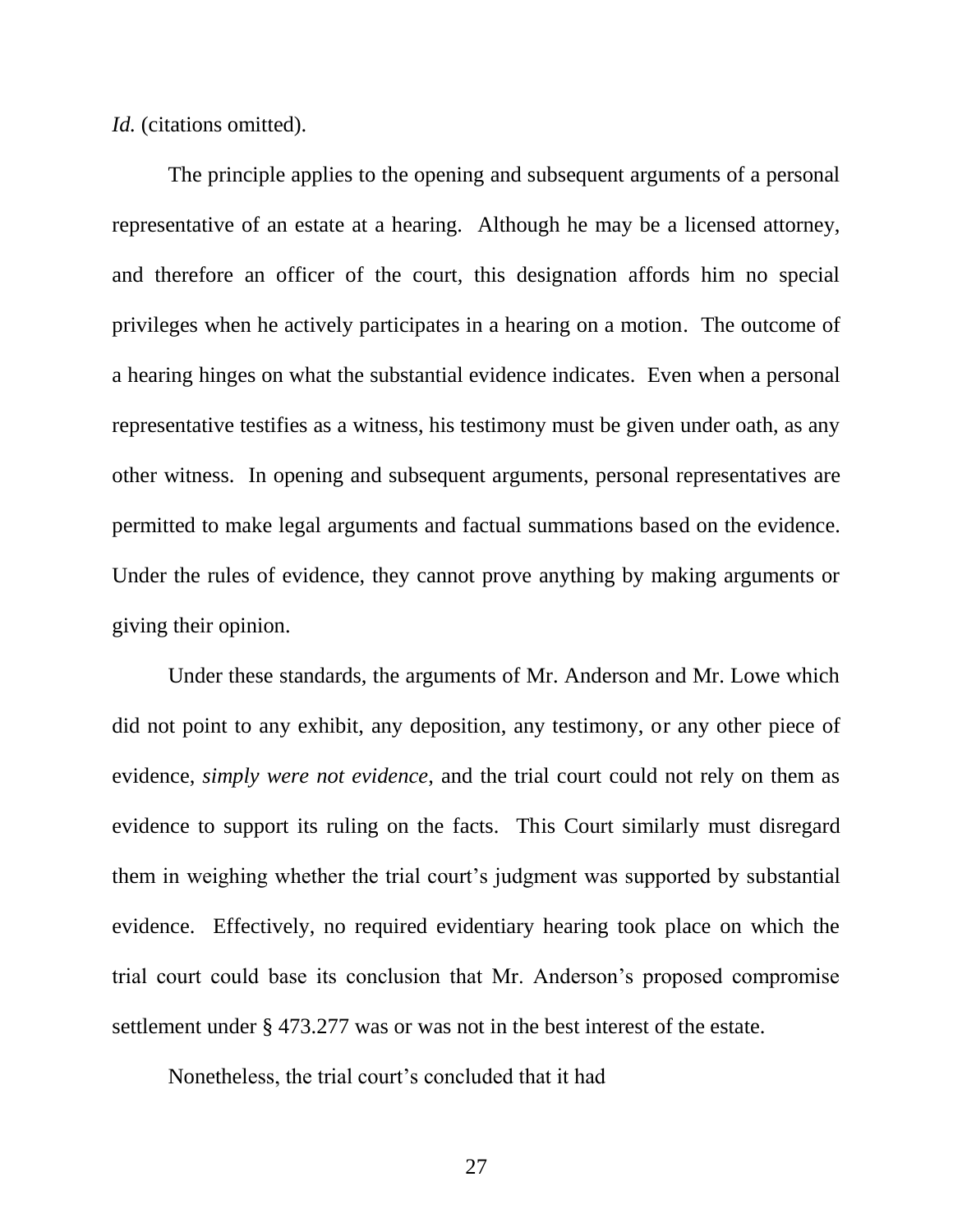proceeded under 473.277 RSMo to take sworn testimony of the Personal Representative concerning the merits of Plaintiff"s claims and the other Defendants' defenses thereto, and the fairness, reasonableness, and benefit to the Estate of the compromise involved in the settlement made, and to hear arguments of counsel. At the close of evidence and arguments, this Court announced that it intended to approve the proposed compromise.

(L.F. 261). Plainly, however, all of this is untrue on the face of the record. There was no sworn testimony concerning the merits of any party's claims or defenses, or concerning the fairness, reasonableness, and benefit to Florence Bell"s estate of the proposed compromise settlements. There were arguments, but no evidence, documentary or testimonial, was introduced or referred to whatsoever. Still, the court approved the proposed compromise.

Trial courts are, of course, "permitted wide latitude in the admission of evidence in non-jury cases," and this Court generally presumes that "the court did not consider incompetent evidence in rendering judgment." *Dickerson*, 55 S.W.3d at 876. Where, however, as here and as in *Dickerson*, there is no competent evidence to support the trial court's factual finding because the only supposed "evidence" introduced at the relevant evidentiary hearing was actually the unsworn and un-cross-examined opinion of counsel which pointed to no properly introduced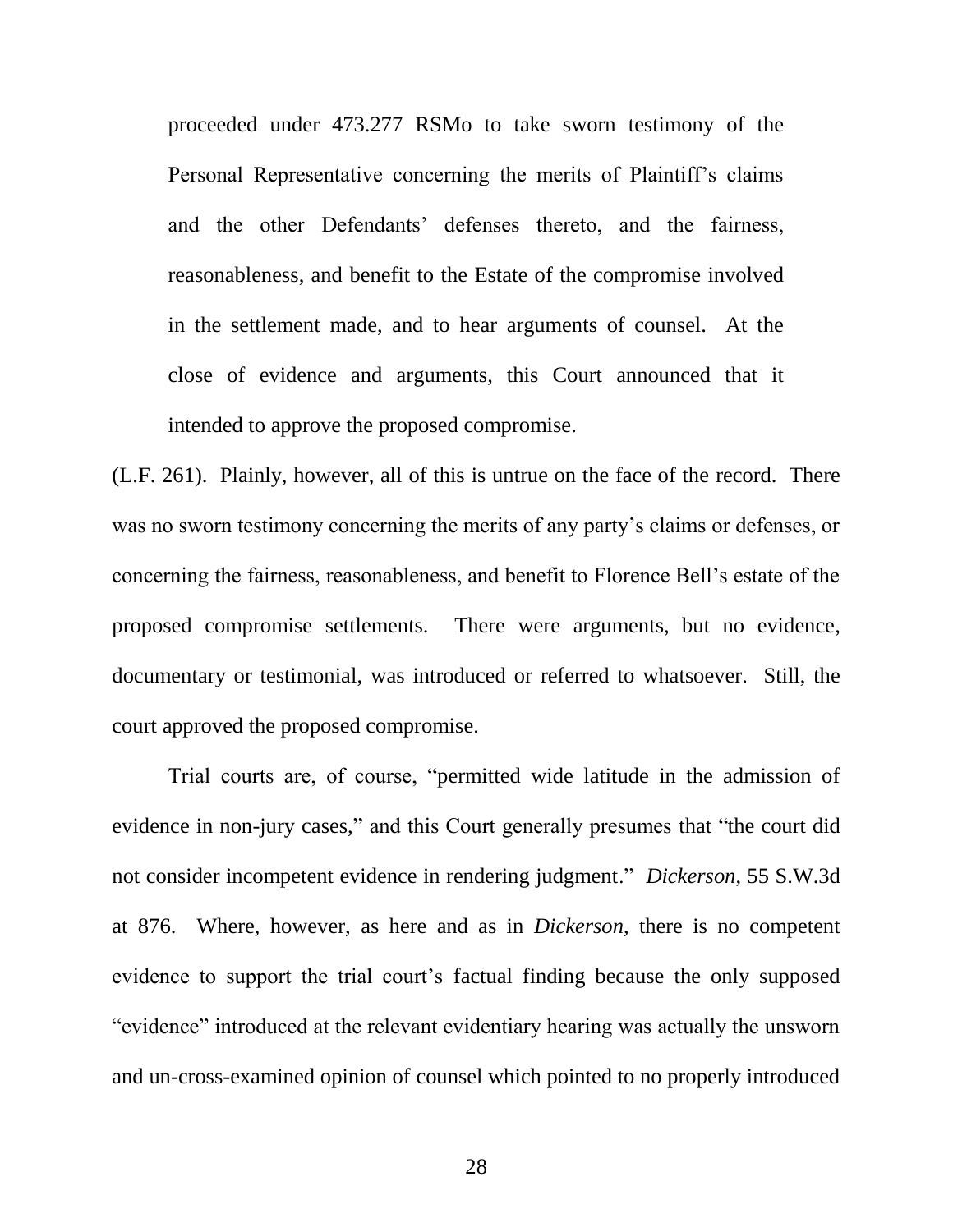evidence, "[t]hat presumption falters," and there is "no other competent evidence to support the trial court"s" factual decision. *Id.* When this is the case, the trial court's error is "prejudicial error," because the record does not support the trial court"s factual finding, and thus this Court must reverse the decision below and remand the case for an immediate hearing on the issue. *Id.*

This Court has issued three decisions interpreting and applying the evidentiary standards involved in compromise settlement proceedings under § 473.277: *Smith*, 747 S.W.3d at 743; *Campbell*, 898 S.W.2d at 630; and *Wilson v. Seebold*, 938 S.W.2d 607 (Mo. App. 1997). The Court upheld the trial court's approval of the settlements in all three cases. *Smith*, 747 S.W.2d at 748, *Campbell*, 898 S.W.2d at 631, and *Wilson*, 938 S.W.2d at 614.

In each of those cases, however, the Court's opinion reflects that a bona fide evidentiary hearing was held over the personal representative"s motion, at which evidence was properly introduced, witnesses were sworn, directly examined, and cross-examined, and counsel discussed that evidence before the court. *Smith*, 747 S.W.2d at 746 ("the evidence at the hearing indicated…"); *Campbell*, ("the administrator ad litem testified at the hearing…"); *Wilson*, 938 S.W.2d at 608 (order approving compromise settlement "was entered after an evidentiary hearing at which Respondent William H. Seebold was the lone witness"). In those cases, the trial court made its decision that the proposed compromise settlement was in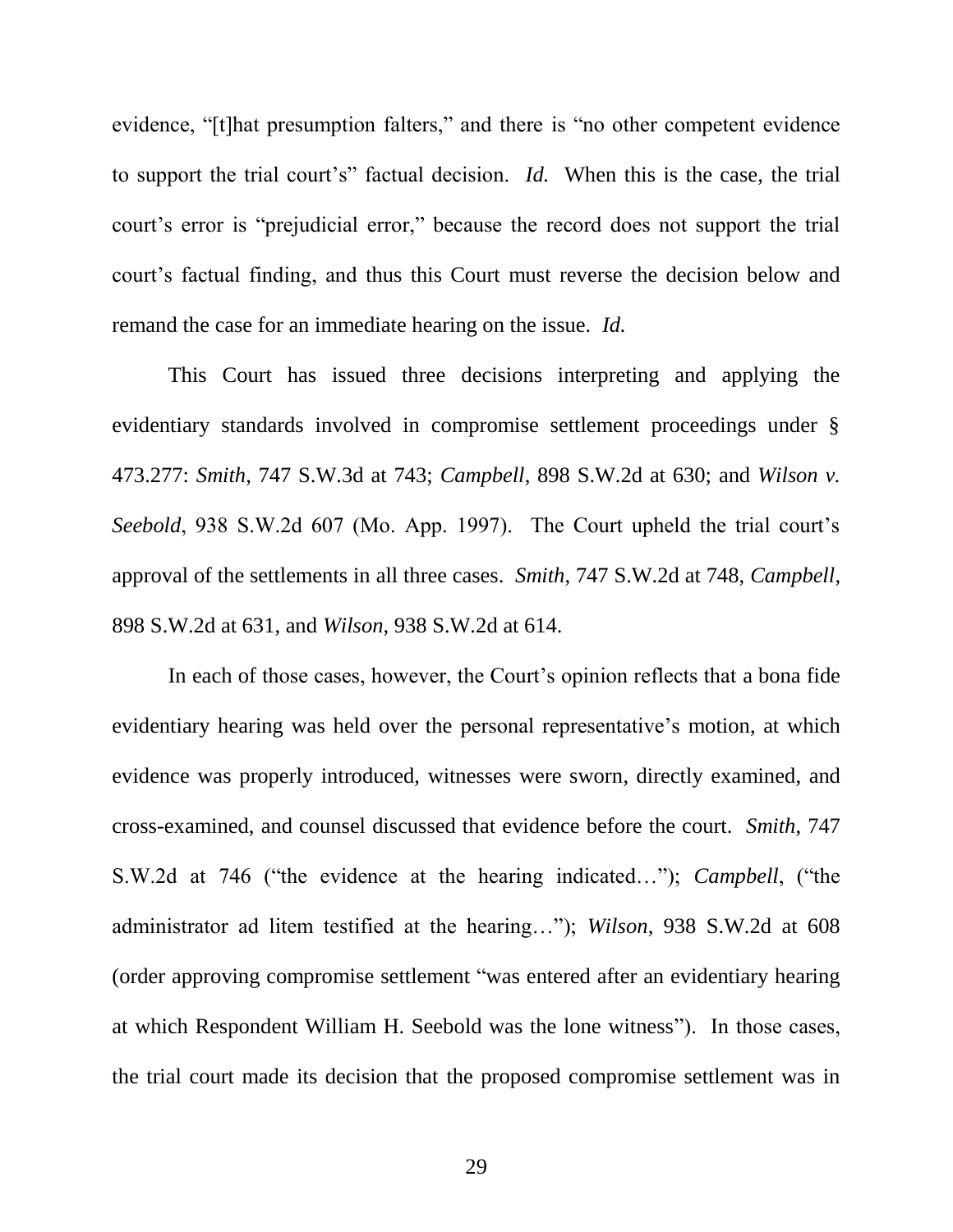the best interests of the state based on the evidence before it, rather than bald statements of interested counsel treated as evidence.

Although the law of Missouri broadly interprets both a personal representative's ability to propose a compromise settlement under  $\S$  473.277 and a trial court"s authority to approve that compromise settlement, there still must be some properly introduced evidence to support that compromise so as to show the existence of a reasonable economic basis such that it is in the best interests of the estate. The unsworn statements of interested counsel acting as witnesses plainly do not meet this standard. Here, the trial court's error in deciding otherwise is magnified by the personal representative's straightforward admission that Justin Bell stood to gain more than twice the amount of the settlement if successful at trial.

No evidence was introduced before the trial court at the April 17, 2008, hearing over the personal representative's proposed compromise settlement to show that it was in the best interests of the estate. The trial court"s Judgment approving the compromise was unsupported by substantial evidence and was against the weight of the evidence. As such, it was error.

This Court should reverse the trial court's judgment and should remand this case for a determination of the true value of the estate of Florence Bell and further proceedings consistent with the law of Missouri.